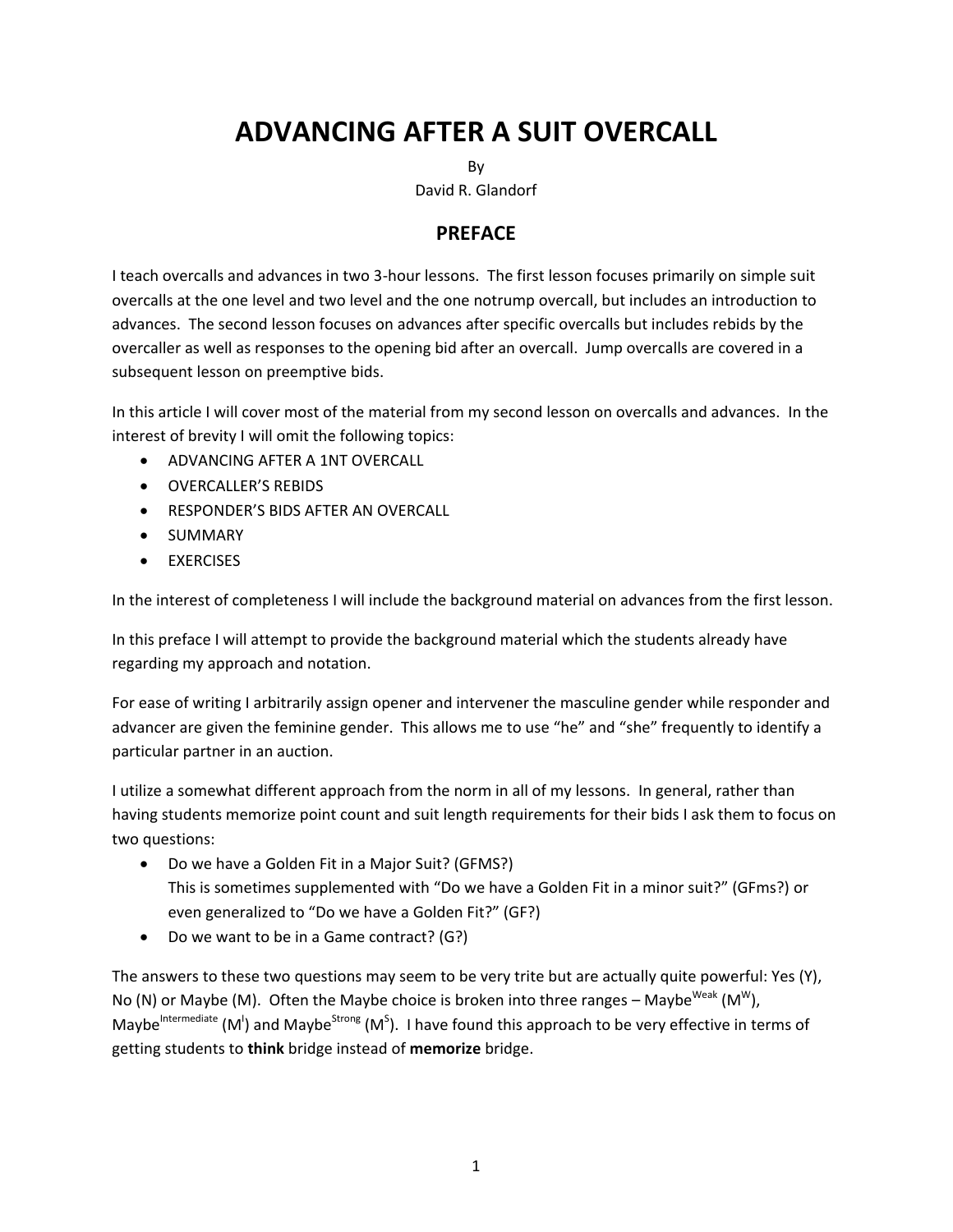Certainly there is some memorization required for the points required to open the bidding and to overcall as well as suit length requirements for opening in major/minor suits, responding in new suits, overcalling and advancing, but when it comes to raises of opening bids or overcalls and rebids the focus is on these two questions.

# **INTRODUCTION TO ADVANCING AFTER AN OVERCALL**

(This material in this section is from the first lesson)

In some respects the advancer and advances are similar to responder and responses. But to distinguish between the different players and their bids it is convenient to give them different names. As you will see shortly it is also helpful because identical types of bids by these players have different meanings and the requirements for making these bids are different for the two positions.

When you are the advancer you can make the same types of calls as responder:

- Pass
- Raise your partner's suit
- Bid a new suit of your own
- Bid notrump

But there is one other bid you can make that is not available to responder in an uncontested auction. You can bid a suit an opponent has bid. Such a bid is called a *cuebid*.

> *A cuebid is simply a bid of a suit that was initially bid by an opponent.*

As you might guess you seldom want to play in a suit the opponents have already mentioned. So the cuebid can be used almost as a convention – although technically it is not treated as such. The availability of the cuebid will be found very helpful but perhaps somewhat confusing until you get used to it.

As we move further into the area of advances get ready to put aside almost everything you learned regarding responder's calls and enter a new arena of this bridge puzzle we are trying to solve. Before proceeding further with advancer's natural bids let's discuss the cuebid in more detail.

## **The Cuebid**

Cuebids actually come in 2 flavors:

- A simple cuebid the bid of an opponent's suit as cheaply as possible
- A jump cuebid the bid of an opponent's suit 1 level higher than a simple cuebid

For simplicity we refer to a simple cuebid simply as a cuebid.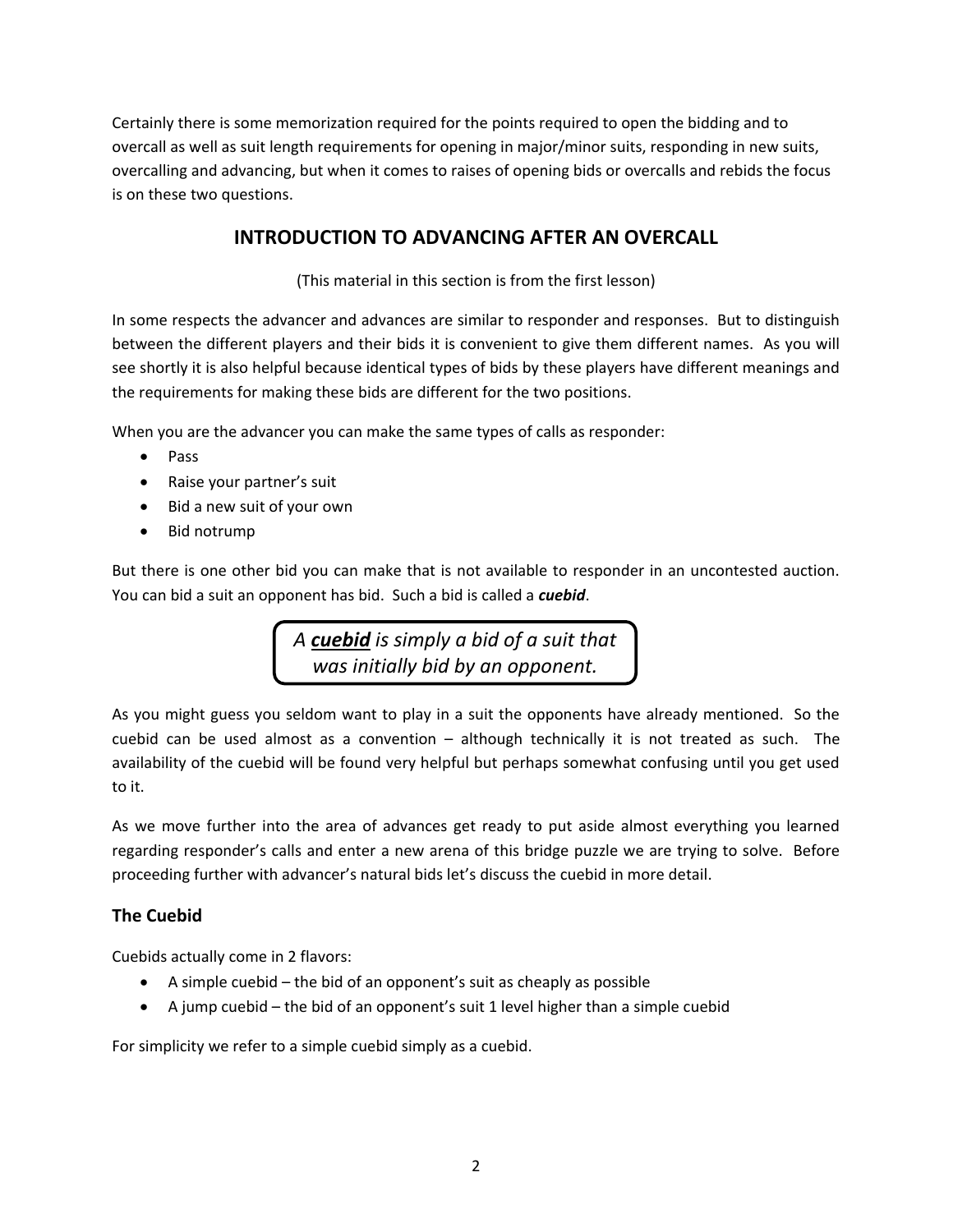The meaning of a cuebid has evolved significantly over time and today depends upon the scenario in which it is made, i.e., what happened before the cuebid. These scenarios can be broken into two general categories.

- A cuebid made when your partner has not yet had anything to say in the auction other than perhaps to have passed
- A cuebid made after your partner has bid or doubled

In the first case a cuebid can have various meanings depending upon partnership agreement – anything from natural (particularly if a minor) to showing a very strong hand or some type of distributional hand. These bids are generally considered to be conventional and are beyond the scope of this course.

# *Meaning of a Cuebid*

*Depends on scenario:*

- *Before partner has bid or doubled Avoid these until you learn about them*
- *After partner has bid or doubled*

Generally speaking when a cuebid is made after your partner has bid, it is completely artificial – it says absolutely nothing about the cards you hold in that suit – but shows a relatively strong hand and asks for more information from your partner. It is forcing for one round. There are many applications of the cuebid by opener, overcaller, responder and advancer. Without going into details just remember that:

> *In a competitive auction the cuebid is your good friend.*

There will be many times when you are in a competitive auction where you really want to make a forcing bid but do not have a natural call available. When this happens seriously consider calling on your friend for help by making a cuebid – even if you don't have a specific agreement with your partner regarding its meaning. Just make sure your partner knows you want him to bid something. Without prior discussion appropriate for your situation at the time, you can have the following general understanding for the cuebid:

Partner, I have extra values in the current context, but I don't have a natural forcing bid available to show them. Please bid something that makes sense in light of the auction and your hand.

> *After partner's overcall a cuebid (simple or jump) is the only forcing bid by advancer.*

This statement is not quite absolute. There are some other bids associated with slam bidding that are also forcing but they are outside of the scope of the current topic.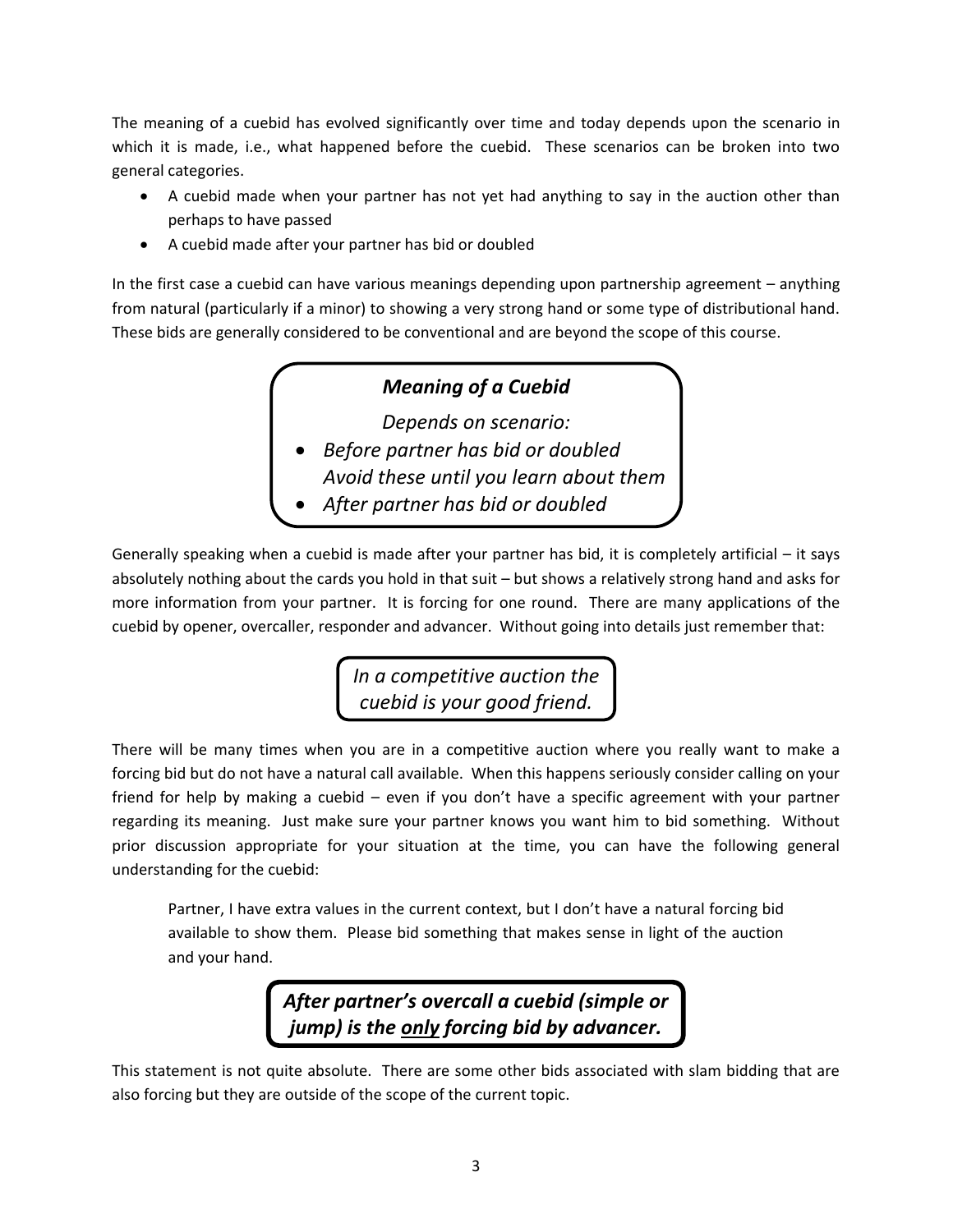A simple cuebid always shows a hand strength comparable to that of a limit raise (if partner had opened instead of overcalled) or stronger. It may show at least 3-card trump support for partner but can be made with some other holding.

#### **Overcaller's Rebid after Advancer Made a Simple Cuebid**

It may seem that we are getting a little ahead of ourselves by discussing overcaller's rebid after a cuebid before presenting all of advancer's bids. But knowing what partner is expected to do after advancer made a cuebid will be helpful when discussing all of the options available to advancer.

As the overcaller what are you supposed to do after partner makes a cuebid? First of all you do the same thing you always do after partner has made a call other than pass – revalue the strength of your hand in terms of your answer to G? assuming that the strength of advancer's hand is the minimum that it might be for her call – in this case that of a limit raise. Then take one of the following actions realizing that she may not have trump support for you:

- $\bullet$  If G? = N rebid your suit at the cheapest available level
- If G? = M or Y make some other descriptive bid below game. Any bid you make, other than the cheapest bid in your suit, is forcing for one round – so do something else cheaply to describe your hand.
	- $\triangleright$  Bid a new suit of at least 4 cards if you have one this might lead to the discovery of a 4-4 Major Suit fit
	- $\triangleright$  Bid a new suit of 3 cards if you have a concentration of your HCP there
	- $\triangleright$  Make a jump bid in your first suit with a good 6-card suit
	- $\triangleright$  Bid notrump with a balanced hand (5332) and a stopper in the opponents' suit
	- $\triangleright$  Make a further cuebid with a balanced hand and no stopper in the opponents' suit or an unbalanced hand with a mediocre 6-card suit of your own

Let's look at a few examples for the following auction:

| <b>OPENER</b> | YOU | <b>RESPONDER</b> | <b>ADVANCER</b> |
|---------------|-----|------------------|-----------------|
| 1 ♦           | 1 v | Pass             | 2♦              |
| Pass          |     |                  |                 |

- If advancer has only a limit raise,  $G$ ? = N. Show your lack of game interest by bidding  $2\mathbf{v}$ . Note that while rebidding a suit without support from partner generally shows more length than promised with your first bid, this scenario is an exception to that rule. Change the  $\clubsuit$ 7 to the  $\clubsuit$ A and you would rebid 2 $\spadesuit$ . Instead change the  $\clubsuit$ 7 to the  $\triangledown$ A and your rebid would be  $3\blacktriangledown$ .  $\triangle$  KJ76  $V$  KQT76  $43$ 76
- Bid 2NT to show extra values with a balanced hand and a diamond stopper. A QJ6
- $\blacktriangledown$  KQJ76
- But if your minor suits were reversed, you would make your own cuebid of  $3\bullet$  to show extra values with no clear direction.  $\triangle$  KQ6
- ♣ 76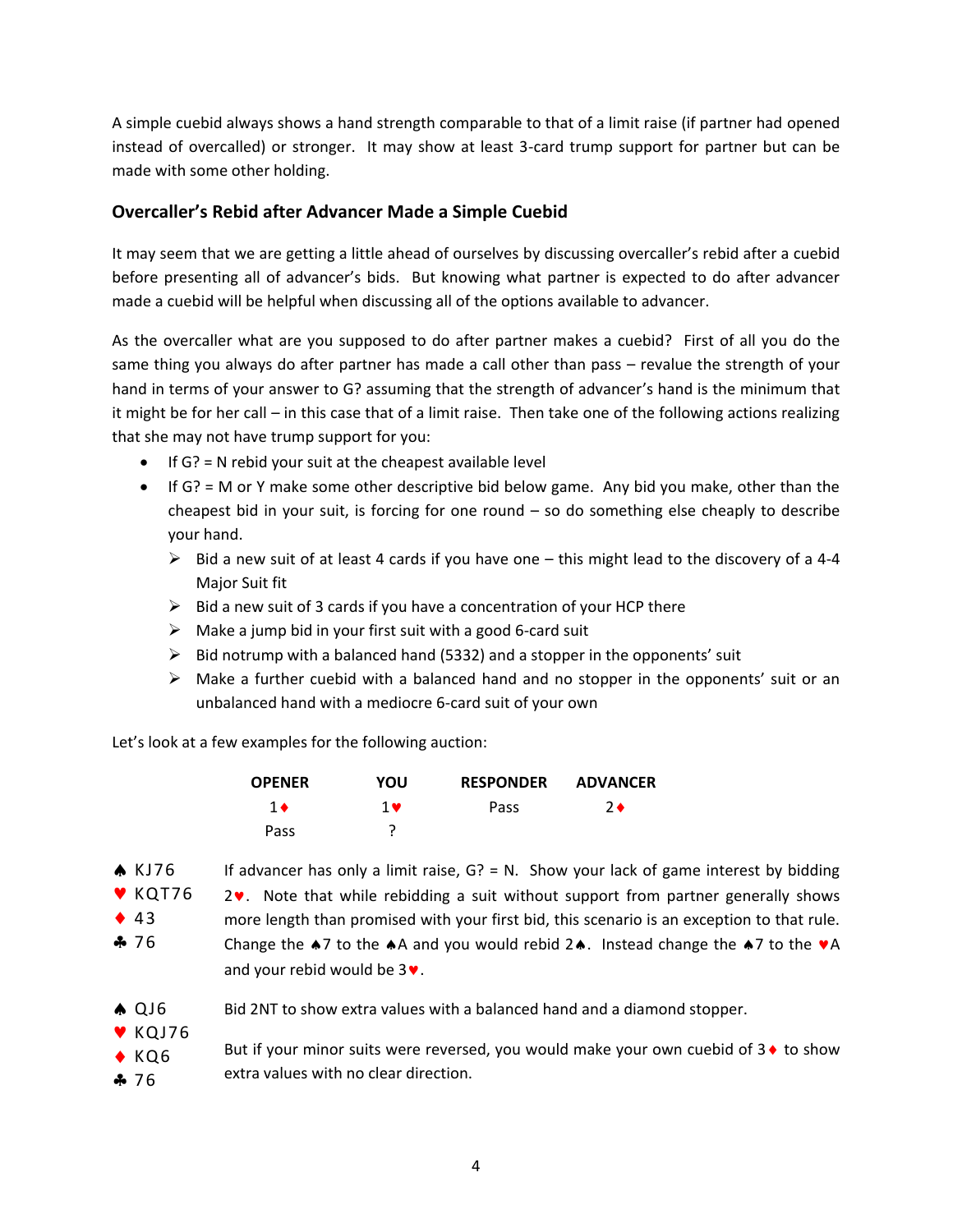Another case for a  $3 \triangleleft$  cuebid of your own. Bid 2.. Those 3 excellent spades might be better than 4 small ones.  $AAO6$  $V$ KJ7652  $66$  $,KT6$ A AKJ  $V$  KQT76  $43$ ♣ 976

#### **Advancer's General Approach**

Most often in a competitive auction both sides are battling for a partscore contract although sometimes one side or the other, or even both, might still have a game contract in mind.

Despite many differences between responder's bids and advancer's bids, there is one very significant commonality in the approaches of the two players. Just as if she were responder,

# *After partner's overcall advancer:*

- *First answers GFMS? and GFms?*
- *Then revalues her hand*
- *Finally answers G?*

The strength range of overcaller's hand depends on whether the overcall was at the 1 or 2 level and is always different from that of an opening bidder (never more than 17 points if in a suit). Although advancer's point ranges for the G? decisions will be different from responder's, the same concept is used. In this respect advancer is no different from responder. So everything we have discussed earlier in this regard is still valid from a conceptual viewpoint – even though the details to be presented later in this lesson are different.

One major difference between responder's objective and advancer's objective is the search for a Golden Fit in a Major Suit. Remember that when partner overcalled he showed a decent suit of  $5^+$  cards (often 6 if at the 2 level) and is strongly suggesting that suit is the strain in which he would like to play. Thus there is no reason for you to introduce a new suit unless it is also a 5-card or longer suit. In fact the most common message you will send when you bid a new suit is that you do not like partner's suit and you have your own suit which would have satisfied the requirements for an overcall if you had been in partner's position. Of course since partner has already bid, you do not need as much strength. You would usually bid a new suit only if partner had bid a minor and you had a Major – hoping to improve the contract. When you do this you should either have tolerance for partner's minor (in case he cannot tolerate your suit and must rebid his) or enough length and strength in your suit to rebid it if partner rebids his suit.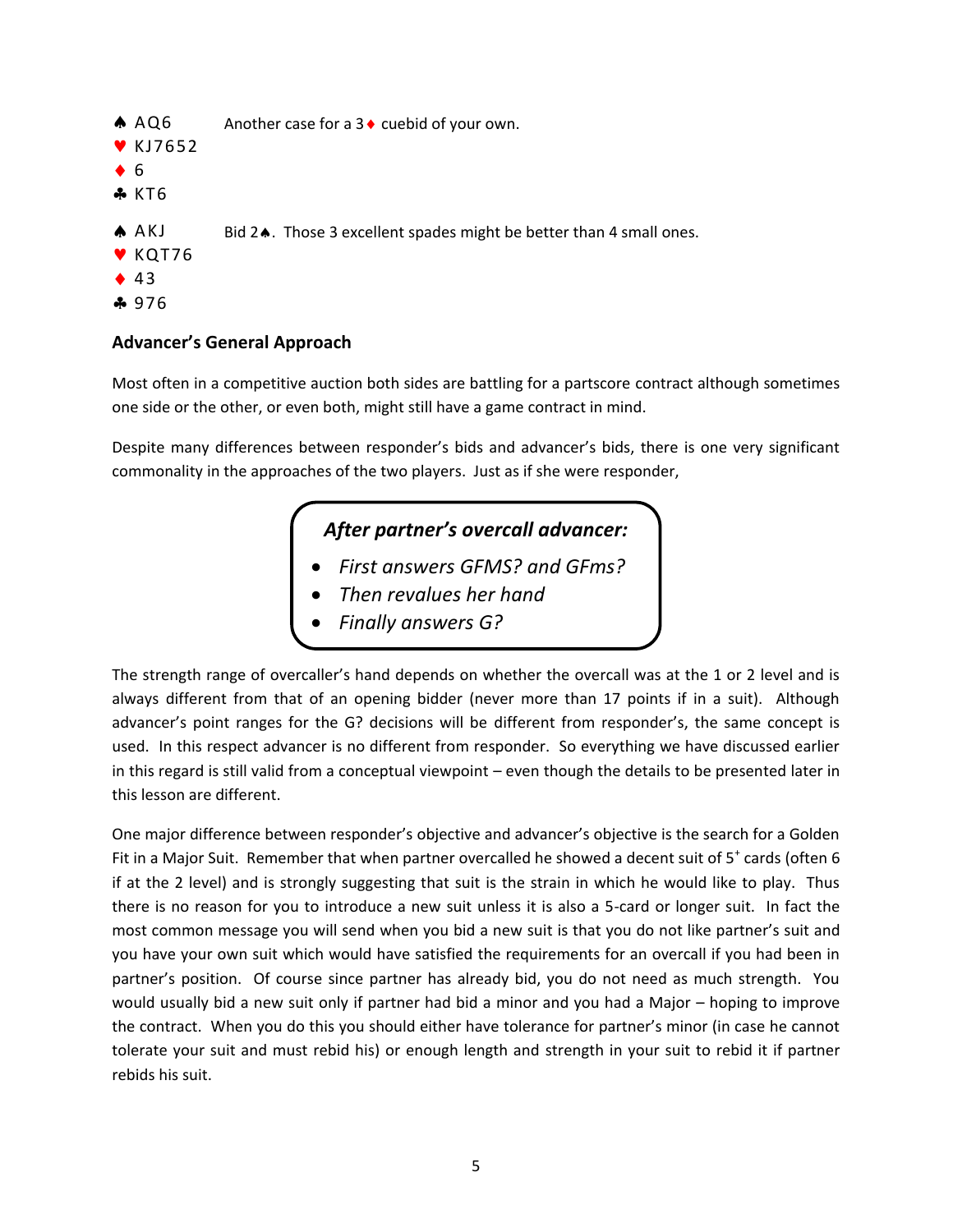Another important issue in competitive bidding is that of estimating which side "owns" the deal. If your opponents are likely to have more strength than your side, the deal probably belongs to them. They will be able to bid and make a higher contract than you can. If your side is likely to have most of the strength, the deal probably belongs to your side. When the deal belongs to the opponents, you would like to do everything you can to disrupt their communication during the auction. In other words your bidding should be defensive oriented. If the deal belongs to your side you would like to further explore your game prospects, i.e., your bidding should be offensive oriented. How do you decide the owner of the deal? Mostly by your decision regarding G?. If your decision is N, the deal probably belongs to the opponents. If your decision is M<sup>I</sup> or stronger, the deal probably belongs to your side. If your decision is M<sup>w</sup>, you really don't have a good feel for the ownership.

## **The Law of Total Tricks**

*Note: For simplicity I will summarize this section with the following:*

*From an offensive viewpoint you should bid up to the level equal to the number of trumps held by your side.*

*From a defensive viewpoint don't let the opponents play at a level equal to the number of trumps held by their side.*

## **Advancer's Bidding Messages after an Overcall in a Suit**

How is the overcaller supposed to know if you are bidding from a defensive or offensive viewpoint? From the following rules:

- 1. A simple raise is primarily competitive a weak game interest at best with usually only 3-card support
- 2. A jump raise below game is preemptive no interest in game with 4-card support
- 3. A jump raise to game may be preemptive or offensive (intending to make) definitely no interest in slam
- 4. The simple bid of a new suit is an attempt to improve the contract no game interest and not forcing
- 5. A jump bid in a new suit below game is a strong invitation to game usually in a Major and always shows your own good suit of  $5^*$  cards
- 6. A jump to game in a new suit may be preemptive or offensive (intending to make) definitely no interest in slam
- 7. Notrump bids below game are invitations to game promise at least one stopper in the suit the opponents bid and deny support for overcaller's suit if it was a Major, may have tolerance for overcaller's suit if it was a minor; when considering these bids, count only HCP for your G? decision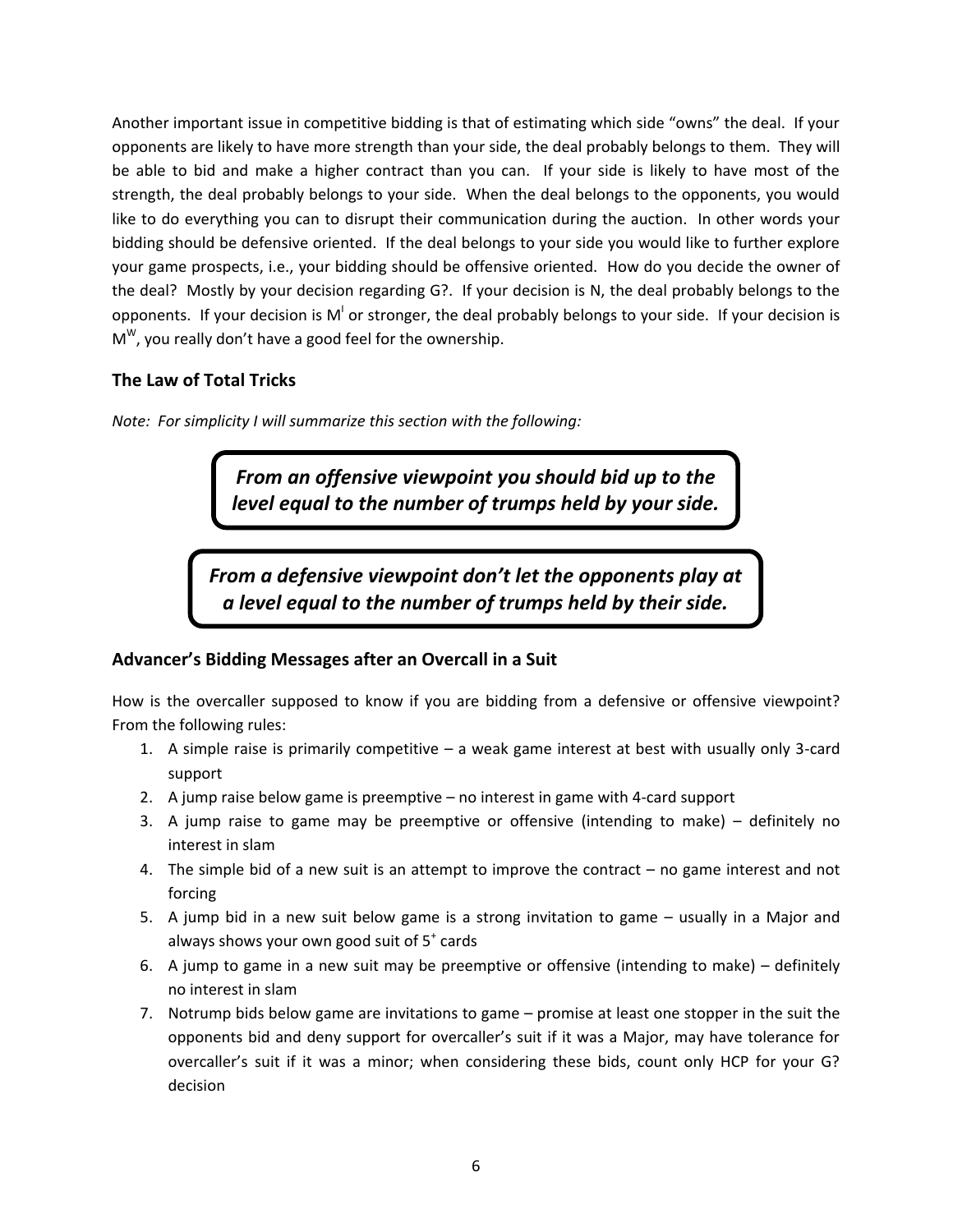- 8. 3NT is based on strength with the intention of making the contract same hand types as for bids of 1NT or 2NT – count only HCP for your G? decision
- 9. A simple cuebid is forcing for one round made when you are reasonably sure the deal belongs to your side (your strength is the equivalent of a limit raise or better) but you have no clear direction and need more information from partner
- 10. A jump cuebid is a "mixed raise" shows at least 4-card trump support for partner with G? =  $M<sup>W</sup>$

While this list may appear rather lengthy and complex, it is really quite simple if you make a few observations:

- A cuebid (simple or jump) is the only forcing bid
- A jump bid in a new suit, notrump bids below game and a jump cuebid are the only explicit invitational bids
- Jumps to game are sign-off bids
- All other bids are simply competitive or preemptive

A couple of other observations are appropriate to emphasize some differences between responder's bids and advancer's bids:

- While responder never makes a jump shift, advancer may do so to show her own good suit with a game-invitational hand (*Note: Since in today's bridge a jump shift by responder may be weak, strong or conventional I simply teach my beginners not to make that bid until they have enough experience to decide how they would like to use it.*)
- While responder's jump raise to game is a preemptive bid, advancer's jump raise to game may be either preemptive or a show of game values
- While the bid of a new suit by responder is forcing, the bid of a new suit by advancer is not

# **ADVANCING AFTER A 1-LEVEL SUIT OVERCALL**

Having gotten some new general ideas for advancer out of the way, let's get more specific and see what you do as advancer after partner has made a 1-level overcall in a suit. As mentioned in the previous chapter your first steps are exactly the same as responder's! First determine answers to GFMS? and GFms?, then revalue your hand and finally answer G?. Use the same logical steps as if you were responder. In essence everything has changed but nothing has changed!

#### **Advancer Answers GFMS? and GFms?**

In some respects answering these questions is easier when you are the advancer than they are when you are responder. Remember that partner has promised at least 5 cards in his suit, so if you have at least 3-card support you know GF? = Y in that suit. Most of the time it will be a Major Suit because we are considering only 1-level overcalls. The only exception being his  $1\bullet$  overcall of an opening  $1\bullet$  bid.

If you do have at least 3-card support for partner's Major Suit overcall, then you know GFMS? = Y and the strain will be set – the only issue being the level.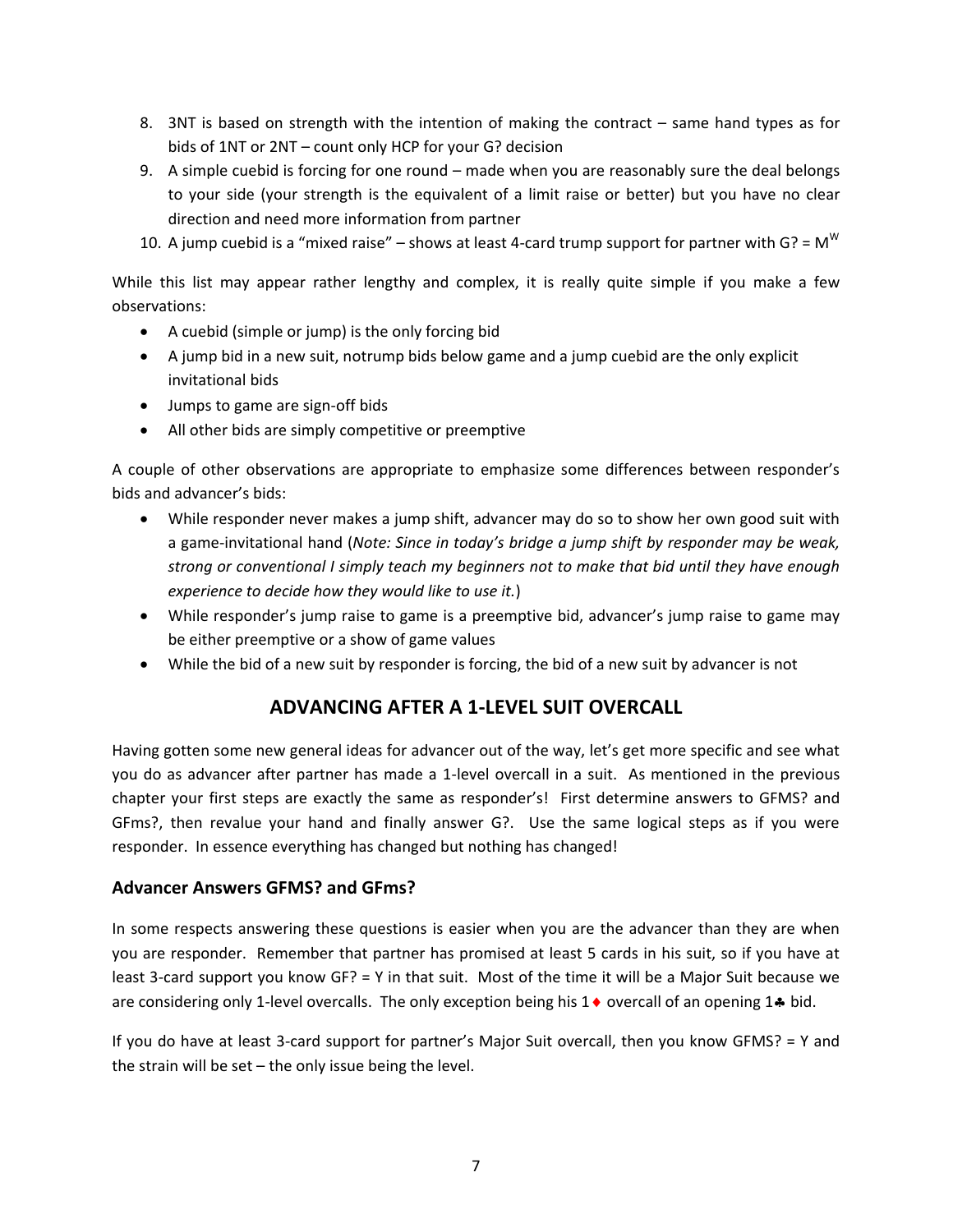If you do not have 3-card support for partner or even if you do and his suit was diamonds, assume GFMS? = N unless you have at least a 5-card Major of your own and then GFMS? = M. Yes, it is true that if you have a 4-card Major there will be a Golden Fit there if partner also has 4 cards – but that is unlikely.

#### **Advancer Revalues Her Hand**

If GFMS? = Y advancer should revalue her hand as dummy. Even if GFMS? = N but GFms? = Y and a notrump contract can be ruled out advancer should also revalue her hand as dummy. Revaluation is not necessary only if advancer does not have a GF with partner's suit or if partner is considering a notrump bid or a bid in her own suit.

#### **Advancer Answers G?**

First and foremost you must remember that partner has not opened the bidding. He has overcalled in a suit at the 1 level. Therefore his strength range is not 13 - 21 but 10 - 17. It is absolutely imperative that you remember this or you may very well get the wrong answer to G? Once you get partner's point range in mind, it is a simple matter to conclude that  $G$ ? = Y if you have 15<sup>+</sup> points and  $G$ ? = N if you have 7 or fewer points. That leaves  $G$ ? = M if you have 8 - 14 points and we break this down into 3 subdivisions as shown in the following complete list:

| <b>POINTS</b> | G?    |
|---------------|-------|
| $15^+$        | γ     |
| 13 - 14       | M,    |
| $10 - 12$     | M'    |
| 8 - 9         | $M^W$ |
| ი - 7         | N     |

Note that as responder the M range is a 6-point interval (6 - 11) while as advancer it is a 7-point interval (8 - 14). Therefore we need a 3-point range for one of the subdivisions and choose the middle one.

You need not memorize this list. You can easily work it out following the logic presented here. In fact working through the logic will help to keep you focused on the big picture.

#### **Advancer's Call when G? = N**

Most of the time you will pass if you have decided G? = N, but there are exceptions.

| $\triangle$ Q43 | If partner has overcalled in either Major, raise his bid to the 2 level $-$ the same action |
|-----------------|---------------------------------------------------------------------------------------------|
|-----------------|---------------------------------------------------------------------------------------------|

- you would take if he had opened and you were responder. You will be satisfying the  $\blacktriangledown$  K75
- Law and helping partner to make an informed decision if opener bids again. The bid ◆ 86432
- also has some preemptive value taking away one bidding level from opener. You should have 6 or 7 points to make this raise when G? = N.  $-63$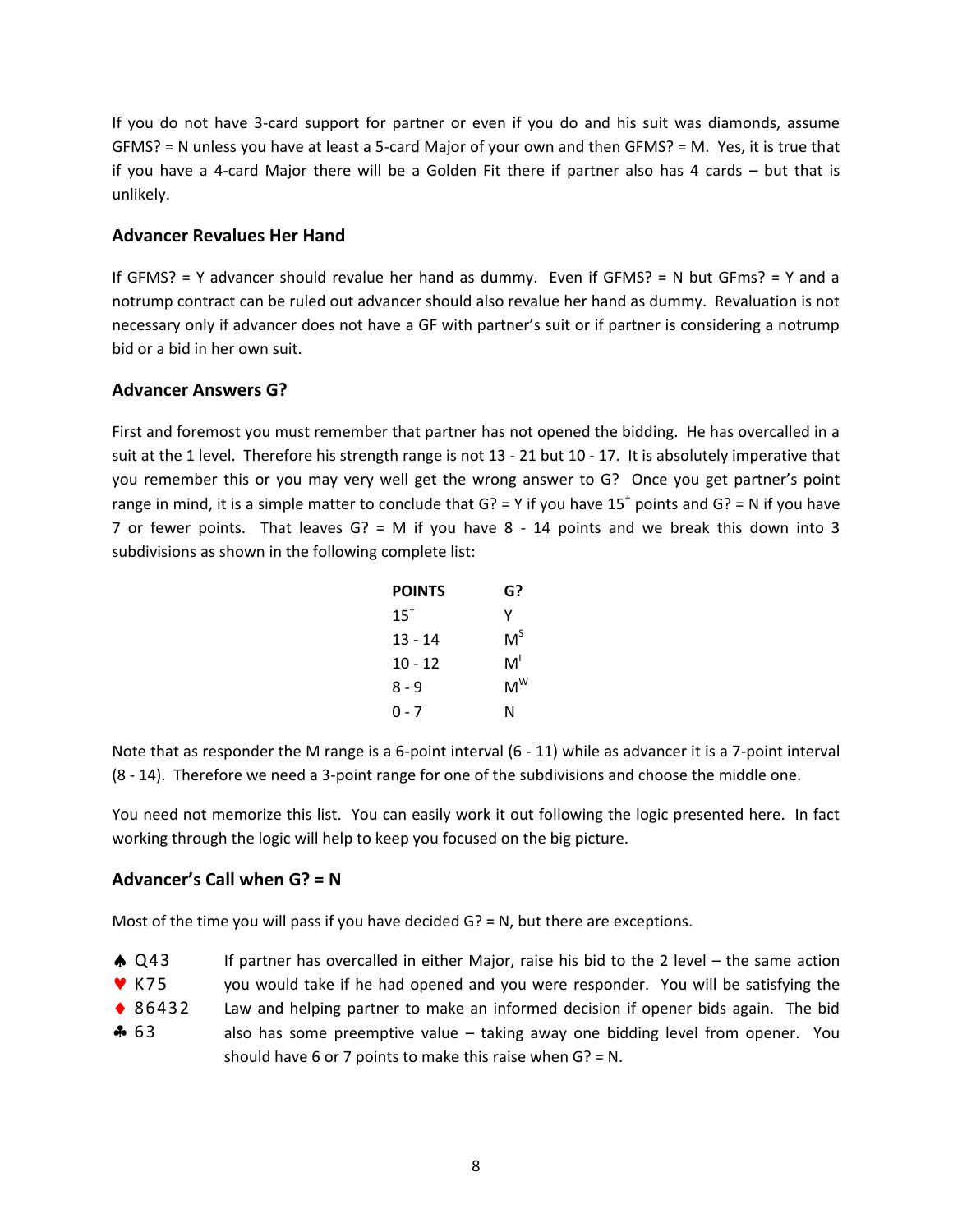- Here you want to jump to the 3 level (preemptive) if partner overcalls in either Major. **A** J864
- Make life difficult for opener. In general you should have at least 4-card support with a  $V$  K975
- singleton or void when you make this call.  $\bullet$  8
- $-6532$

The above two examples apply whether responder bid or passed.

Suppose an auction started

|                           | <b>OPENER</b>                                                                                       | <b>PARTNER</b> | <b>RESPONDER</b> | YOU |                                                                                           |
|---------------------------|-----------------------------------------------------------------------------------------------------|----------------|------------------|-----|-------------------------------------------------------------------------------------------|
|                           | $1 -$                                                                                               | $1 \vee$       | <b>1 A</b>       |     |                                                                                           |
| $\clubsuit$ 6             |                                                                                                     |                |                  |     | You have only 6 points, so $G$ ? = N. You are almost positive the opponents have a Golden |
| $\blacktriangledown$ T975 | Fit in spades. You know you and your partner have at least a 9-card fit in hearts. Jump             |                |                  |     |                                                                                           |
| $\triangle$ QJ43          | to 3 <sup>v</sup> and watch opener squirm, especially if they are vulnerable and you are not. Isn't |                |                  |     |                                                                                           |
| $\clubsuit$ T863          | this a fun game?                                                                                    |                |                  |     |                                                                                           |

Change a club to a heart in this hand and a jump to  $4\vee$  would not be unreasonable (follow the Law) under favorable vulnerability. Your hand would have significant offensive potential and very little defensive value. Normally we do not like quacks but in this auction your partner is likely to hold a little diamond strength on the side.

Very seldom do you want to introduce your own suit when G? = N. But consider the following auction:

| <b>OPENER</b> | <b>PARTNER</b> | <b>RESPONDER</b> | YOU |
|---------------|----------------|------------------|-----|
| $1 -$         |                |                  |     |

|             | $\triangle$ QJT853 | Your spades are likely to be of little value to partner in a contract of $1 \cdot X$ , whereas |
|-------------|--------------------|------------------------------------------------------------------------------------------------|
|             | 975                | partner's high cards should be helpful to you in a 14 contract. Take the corrective            |
| $\bullet$ 5 |                    | action of bidding 14. Remember that your 14 bid is not forcing or even invitational but        |
|             | $\clubsuit$ T63    | corrective, so partner is not expected to take further action.                                 |

This auction is a little touchy because it depends on the meaning of responder's double. Right now, you know only about penalty doubles. But sometimes a double is used for another purpose. In this sequence the double could be something called a negative double (see Chapter 21 – Negative Doubles – Part 1), essentially asking opener to bid a Major Suit if he has one. But even if that is the opponents' agreement, you are still afraid opener might pass and convert the negative double into a penalty double. So take the same corrective action.

## **Advancer's Call when G? = M<sup>W</sup>**

When your hand is this weak you would like to bid something, but your options are limited. In order of priority:

1. Jump to game in partner's Major Suit with 5-card support, especially if short in the other Major. You should have a singleton or void to make this bid.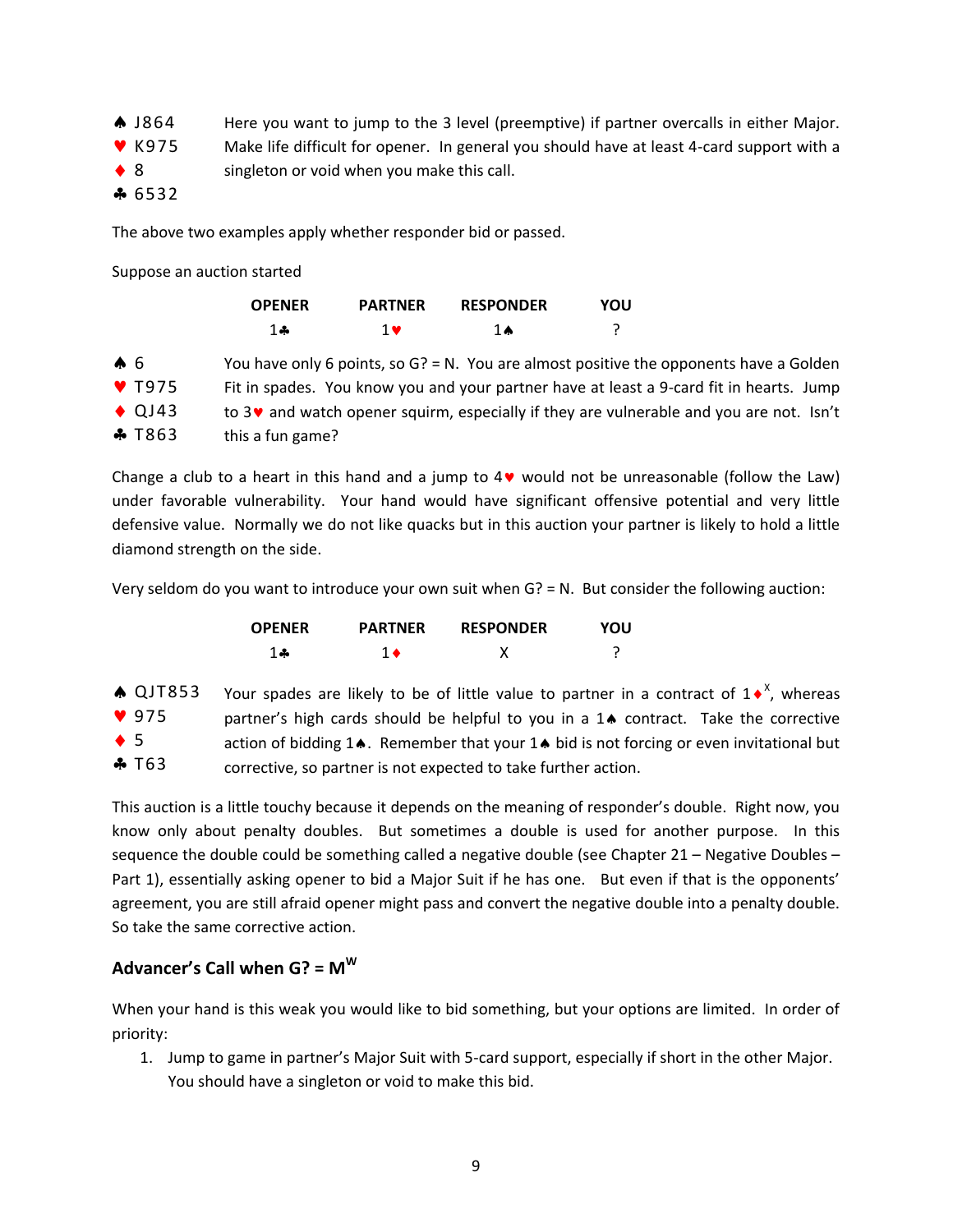- 2. Make a jump cuebid with 4-card support of partner's 1M overcall This bid is a called a mixed raise – your hand is too good for a preemptive raise but not good enough for a simple cuebid. With 4-card support the Law says you should be competing to the 3 level and the jump cuebid will force partner to that level while also telling him you might have game if he has near the maximum for his overcall.
- 3. Raise partner's Major Suit to the 2 level with 3-card support By all means raise partner's Major Suit to the 2 level if you have a Golden Fit.
- 4. Bid a decent 5-card or longer Major of your own at the 1 level Your requirements for this bid depend on whether you are bidding either Major over partner's 1 $\bullet$  overcall or if you are bidding 1 $\bullet$  over partner's 1 $\bullet$  overcall.

In the first case you are trying to improve the contract and should either have support for partner's diamonds if he really does not like your Major or your suit should be long enough and strong enough to rebid at the 2 level if partner rebids his diamonds. He should know that he can safely retreat to  $2 \cdot$ . If he does have support he can consider a raise with extra values because you could also make the same bid if you decided  $G$ ? = M<sup>!</sup>. Even without extra values, he should raise according to the Law if opener or responder bids again.

In the second case you are already in a Major Suit and have no need to improve the contract from a scoring viewpoint. You should have a very good suit without support for partner's hearts  $-$  two small cards at best. You are really telling partner you think  $1\spadesuit$  is a much better contract than  $1$  $\bullet$ .

- 5. Bid 1NT with a stopper in the opponents' suit You might make this bid after partner's  $1\blacklozenge$  overcall – even with support. If partner's overcall was 1 of a Major you would make this bid only if you did not have support for his suit.
- 6. Make the jump cuebid of 3.4 with 4-card support if partner makes a 1.0 overcall of a 1.4 opening bid. In this case you have the preemptive value of the bid coupled with a possibility that partner might be able to bid 3NT if he has a maximum overcall.
- 7. Raise partner's  $1\blacklozenge$  overcall to  $2\blacklozenge$  with 3-card support This is a bid of last resort. The opponents may not yet have found a Golden Fit in a Major Suit. Try to keep them from finding it if they have one. Even if they have found one, make them guess what to do next.
- 8. Pass

Sometimes you just can't take any of the previous actions and have to pass.

Let's look at a few examples, starting with the following auction:

| <b>OPENER</b> | <b>PARTNER</b> | <b>RESPONDER</b> | YOU |
|---------------|----------------|------------------|-----|
| $1 -$         |                | Pass             | ∍   |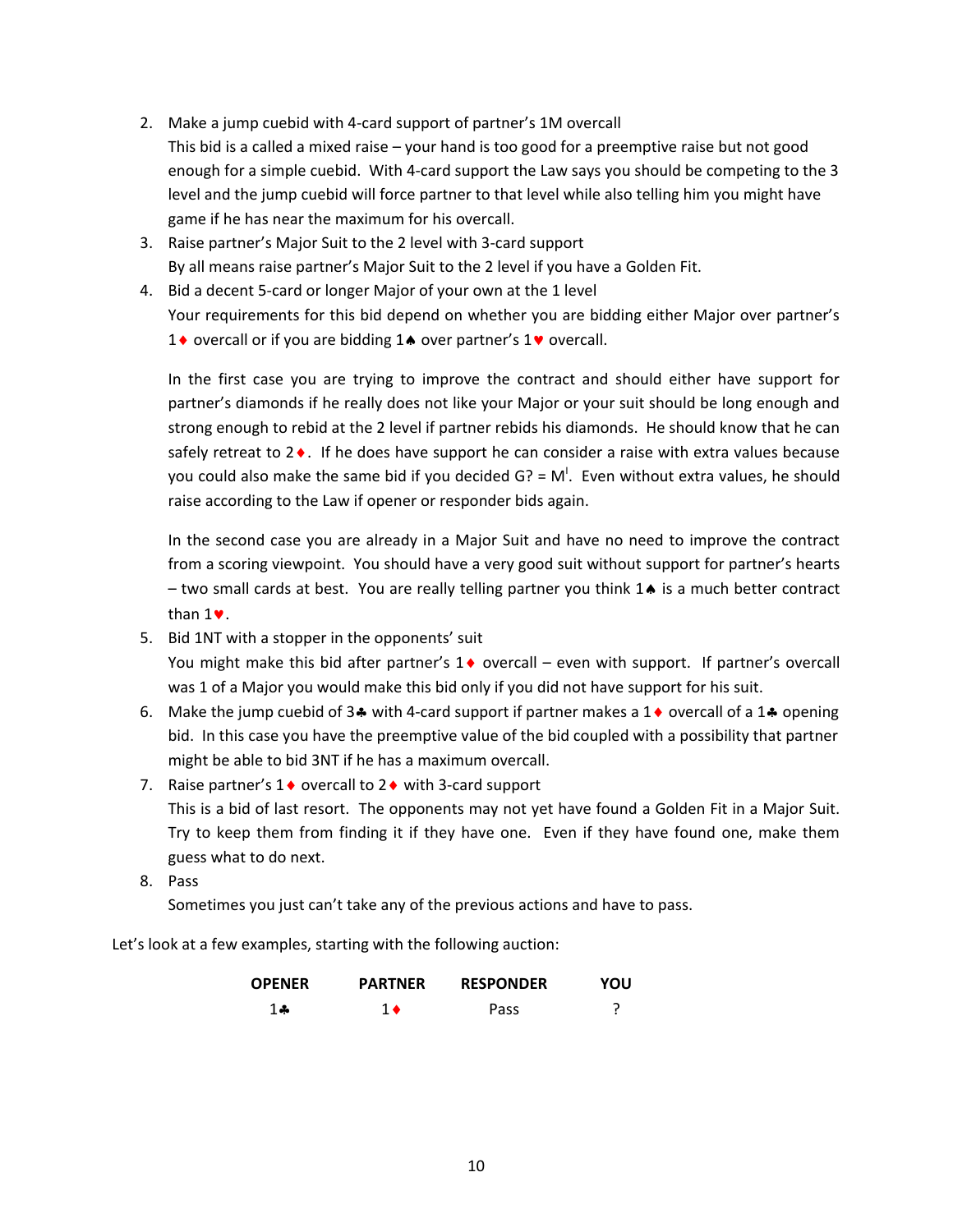| A KQ976<br>974<br>$\triangle$ Q43<br>$*863$                                     | You know GFms? = Y in diamonds, but GFMS? = M in spades and if partner has spade<br>support you can probably take as many tricks in spades as diamonds. A spade contract<br>will give a better score than the diamond contract. Bid $1\spadesuit$ in an attempt to improve the<br>contract. If partner doesn't like spades he knows he can retreat to $2 \rightarrow$ . |
|---------------------------------------------------------------------------------|-------------------------------------------------------------------------------------------------------------------------------------------------------------------------------------------------------------------------------------------------------------------------------------------------------------------------------------------------------------------------|
| $\triangle$ JT76<br>$\blacktriangledown$ KT4<br>$\triangle$ 843<br>$*$ KQ7      | Doesn't 1NT look like a better bid than $2 \cdot ?$                                                                                                                                                                                                                                                                                                                     |
| <b>A KQ76</b><br>$\blacktriangledown$ 754<br>$\triangle$ K43<br>$\clubsuit$ 863 | Similar to the previous hand but no club stopper and strength concentrated in two suits.<br>Bump partner up to $2\bullet$ , making it a little harder for opener to bid his heart suit if he has<br>one.                                                                                                                                                                |
| <b>A KQ76</b><br>$\blacktriangledown$ 54<br>$\triangle$ Q943<br>$*863$          | Follow the Law and make the jump cuebid of 34 with your 9-card fit. The opponent's<br>have not found their heart fit yet. See if you can keep them out of it.                                                                                                                                                                                                           |

Let's change the bidding a little.

|                |                                                             | <b>OPENER</b>                                                                                                                                                                                                                                                                                                                           | <b>PARTNER</b> | <b>RESPONDER</b> | YOU                                                                                                                |  |
|----------------|-------------------------------------------------------------|-----------------------------------------------------------------------------------------------------------------------------------------------------------------------------------------------------------------------------------------------------------------------------------------------------------------------------------------|----------------|------------------|--------------------------------------------------------------------------------------------------------------------|--|
|                |                                                             | $1 -$                                                                                                                                                                                                                                                                                                                                   | $1 \vee$       | Pass             | ?                                                                                                                  |  |
|                | $*976$<br>$\vee$ QJ3<br>$\triangle$ 943<br><b>* KQ96</b>    | Raise partner to $2\blacktriangledown$ .                                                                                                                                                                                                                                                                                                |                |                  |                                                                                                                    |  |
|                | $\spadesuit$ 97<br>$\triangledown$ QJ83<br>◆ KJ976<br>$-96$ | Make a jump cuebid of $3$ .                                                                                                                                                                                                                                                                                                             |                |                  |                                                                                                                    |  |
| $\spadesuit$ 9 | $\triangledown$ QJ783<br>$\triangle$ Q9762<br>$-96$         | You are terrified of the opponents finding a game in either black suit - especially spades.<br>Follow the Law and put the pressure on opener with a jump to $4\vee$ . If the vulnerability is<br>unfavorable, you might settle for $3\vee$ . Under favorable vulnerability you would make<br>this bid even if the ◆Q were a small card. |                |                  |                                                                                                                    |  |
|                | A AKJT6<br>◆ 97543<br>\$863                                 | have a good suit of your own.                                                                                                                                                                                                                                                                                                           |                |                  | You really think $1\spadesuit$ is a better contract than $1\spadesuit$ . Tell partner you do not like his suit and |  |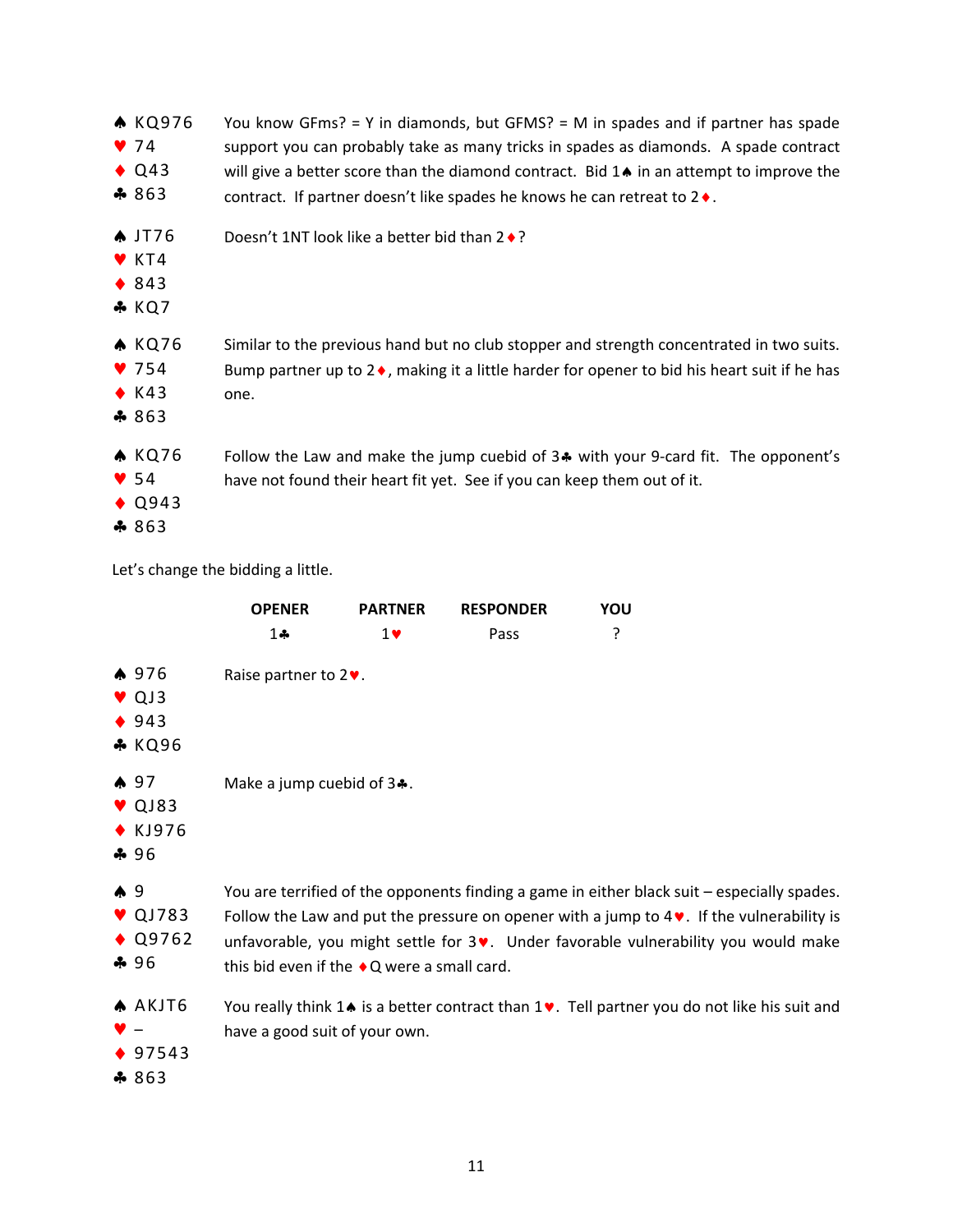- You do not like partner's suit but you have enough points to bid something and have a club stopper or two. Bid 1NT. You might even have a notrump game if partner has 16 or 17 points.  $\triangle$  QT63 8  $9743$  $AQ73$
- As much as you would like to bid with your 9 points, you really do not have a good bid available. Pass for now. Maybe you will get a chance to do something later. **A QT63** 8
- $\triangle$  AQ643
- ♣ 873

# **Advancer's Call when G? = M<sup>I</sup>**

When your hand is this strong (or stronger) there is a very good chance the hand belongs to your side. Your bidding should be more offensive than defensive oriented. As a result there are only three bids you should consider here:

- A bid of a new suit at either the 1 level or the 2 level (not a jump bid)
- Bid 1NT with a stopper in the opponents' suit
- A cuebid

The arguments for bidding a Major Suit at the 1 level presented in the previous topic are appropriate here as well. The only new consideration is the bid of a new suit at the 2 level. From a process of elimination you can conclude that this will either be the bid of a minor suit after partner has overcalled in a Major Suit, or a bid of  $2\mathbf{v}$  after partner has made a  $1\mathbf{A}$  overcall. In either of these cases you will be denying support for partner's Major Suit and showing a good suit of your own. When you bid at the 1 level partner will not know if your decision regarding G? is M<sup>W</sup> or M<sup>I</sup>. But when your bid is at the 2 level he will know that your decision is  $\mathsf{M}^{\mathsf{l}}.$ 

The 1NT bid can be made if G? = M<sup>W</sup> or M<sup>I</sup>. You would usually make this call when G? = M<sup>I</sup> only if you if you had a maximum of 11 HCP. This allows partner to pass, bid 2NT (invitational) or bid 3NT with relative confidence if he is satisfied with a notrump contract. You would make the bid with 12 HCP only if you had negative adjustments to your strength.

The cuebid is a general purpose bid used simply to give overcaller a chance to further describe his hand as discussed in the previous chapter. After he makes his call you will have a better idea what to do next.

# **Advancer's Call when G? = M<sup>S</sup>**

Advancer has 3 calls available for this strength range:

- $\bullet$  A jump bid in a new suit (a jump shift)
- A jump to 2NT
- A cuebid

The jump shift shows a hand with

An excellent 5-card or longer suit – almost always a Major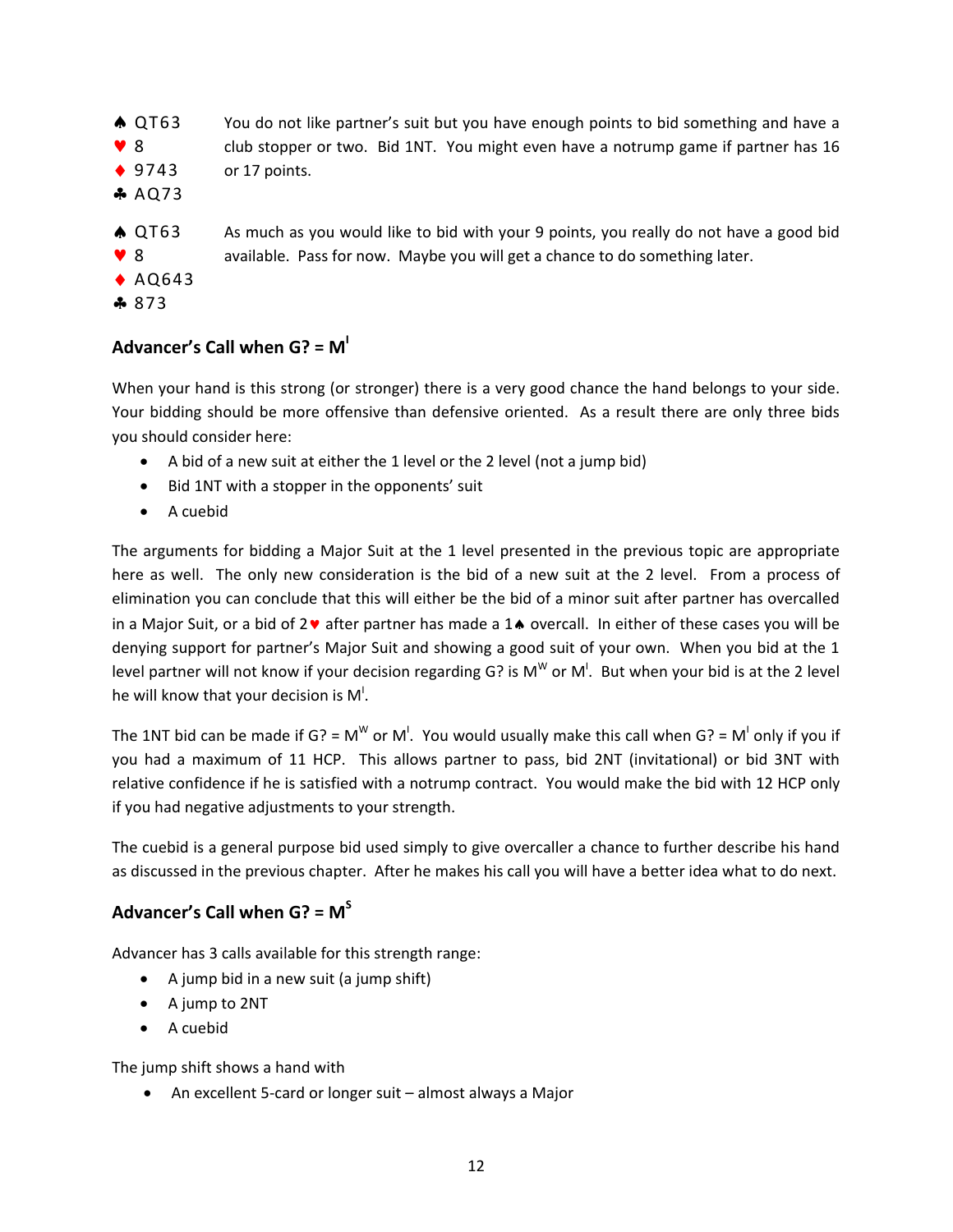- Enough points for game if the overcaller has a fit (or at least tolerance) and an opening hand
- The values of an opening bid.

The jump to 2NT shows a balanced hand with at least one stopper in the opponents' suit and enough points for game if partner has about the values of an opening bid. If partner overcalled in a Major, the bid denies support for partner.

The cuebid is used here in the same manner as when G? =  $M<sup>1</sup>$ .

## **Advancer's Call when G? = Y**

When you know you want to be in a game contract you have to either bid game or make a forcing bid. Your choices are limited to:

- Jump to game in a Major Suit
- Bid 3NT
- Make a cuebid

The jumps to game always show sufficient values for game with no interest in slam. Since partner may have as few as 10 points, you need at least 15. Since partner may have as many as 17 points, you should not have more than 15. So it looks like they show exactly 15 points! In reality there is a little leeway on the high end. You might well decide just to settle for game with a poor 16 or maybe even 17 points. But with a stronger hand you should start with a cuebid. Subsequent action to get to a slam is beyond the scope of this chapter.

Obviously if you jump to game in partner's suit you are showing support for his suit. If you jump to game in your own suit (a Major of course) you are showing a solid 6-card or longer suit that does not need any help from partner. A jump to 3NT promises at least one stopper in the opponents' suit and denies support for partner's suit unless it happened to be diamonds (his only possible minor suit overcall at the 1 level).

#### **Summary of Advancer's Offensive Bids**

Here is a summary of all of advancer's offensive bids. Those usually made when G? =  $M<sup>1</sup>$  or stronger.

- New suit good 5-card or longer suit, made to improve contract, limited to  $G$ ? = M<sup>I</sup>. Strength could be only M<sup>W</sup> if made at the 1 level.
- Jump in a new suit good 5-card or longer, made when  $G$ ? = M<sup>S</sup>.
- Jump to 2NT or 3NT balanced hand with stoppers in opponents' suit(s),  $G$ ? = M<sup>S</sup> or Y.
- Jump to game in a Major Suit  $G$ ? = Y, Slam? = N, support for partner's suit or self-sufficient suit of your own.
- Simple cuebid general purpose strength-showing bid, asking overcaller to further describe his hand, the only forcing bid available except for a jump cuebid.
- Jump cuebid mixed raise of partner's suit, usually a Major, G? =  $M^W$ .

Let's look at some examples of these bids. Suppose the auction starts: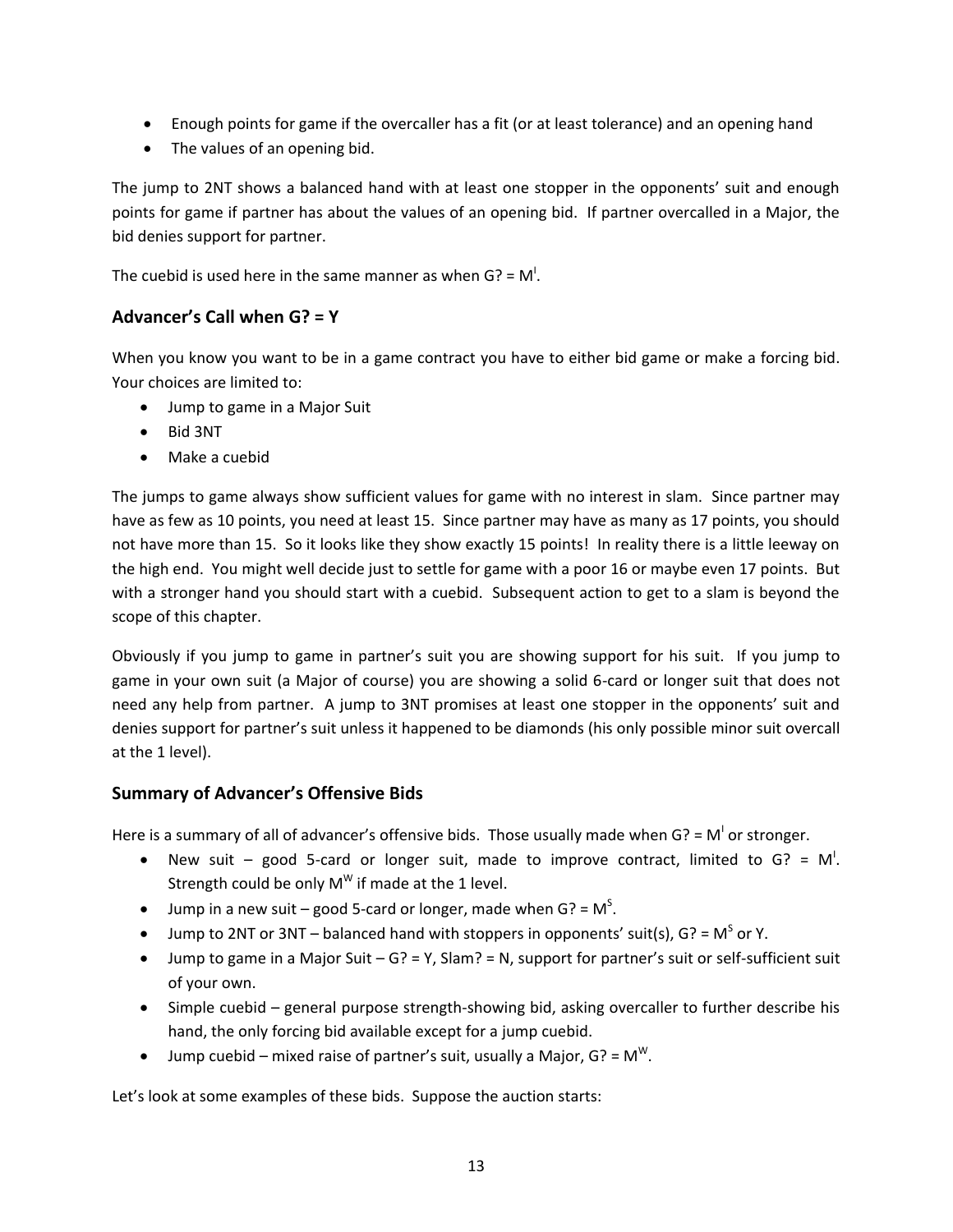|                                                                              | <b>OPENER</b>                                    | <b>PARTNER</b> | <b>RESPONDER</b>                                                        | YOU                                                                                                                                                                                                                                                                                                                                                                                                                                                                 |
|------------------------------------------------------------------------------|--------------------------------------------------|----------------|-------------------------------------------------------------------------|---------------------------------------------------------------------------------------------------------------------------------------------------------------------------------------------------------------------------------------------------------------------------------------------------------------------------------------------------------------------------------------------------------------------------------------------------------------------|
|                                                                              | $1 -$                                            | $1\bullet$     | Pass                                                                    | ?                                                                                                                                                                                                                                                                                                                                                                                                                                                                   |
| $\triangle$ KQJ76<br>74<br>$\bullet$ A43<br>\$863                            | to $2 \bullet$ .                                 |                |                                                                         | Bid 14. You have tolerance for diamonds if partner is short in spades and has to retreat                                                                                                                                                                                                                                                                                                                                                                            |
| <b>A KQJT76</b><br>$\blacktriangledown$ K94<br>43<br>$*863$                  |                                                  |                | hand strong enough to rebid 2. if partner retreats to 2                 | Bid 14. You don't have tolerance for diamonds but your suit is good enough and your                                                                                                                                                                                                                                                                                                                                                                                 |
| KQJT76<br>$\blacktriangleright$ AQ4<br>43<br>463                             |                                                  |                | Show your excellent suit and strong hand with a jump to $2\spadesuit$ . |                                                                                                                                                                                                                                                                                                                                                                                                                                                                     |
| A AQJT76<br>$\blacktriangleright$ AK4<br>43<br>$-63$                         |                                                  |                |                                                                         | You should have a reasonable play for 44 even if partner has only 10 points. Not much<br>chance for slam but if partner has just the right hand, he might go forward.                                                                                                                                                                                                                                                                                               |
| <b>A KQ765</b><br>VAQ4<br>$\overline{4}$<br>\$9653                           |                                                  |                |                                                                         | This is a rather difficult hand. With 11 HCP you would like to bid and $1\spadesuit$ is your natural<br>choice. But if partner is short in spades and retreats to 2 ♦ he will not be pleased with<br>your hand as dummy and your suit is not good enough to rebid 2. in that scenario. On<br>the other hand if partner has 3 or 4 spades with 14 or more points you may well miss a<br>spade game if you pass. It is probably best to bid 14 and hope for the best. |
| <b>A</b> KJ76<br>$\rho$ A74<br>43<br><b>* KQ63</b>                           | $(12^{\circ}$ points).                           |                |                                                                         | Bid 2NT inviting partner to bid 3NT if he has about an opening hand or better                                                                                                                                                                                                                                                                                                                                                                                       |
| <b>A</b> KJ76<br>$\blacktriangledown$ A74<br>Q <sub>3</sub><br><b>* KQ63</b> |                                                  |                |                                                                         | Even if partner has only 10 points you should have a reasonable play for 3NT.                                                                                                                                                                                                                                                                                                                                                                                       |
| <b>A KJ76</b><br>A74<br>43<br><b>* KT63</b>                                  | Your best action with this hand is a bid of 1NT. |                |                                                                         |                                                                                                                                                                                                                                                                                                                                                                                                                                                                     |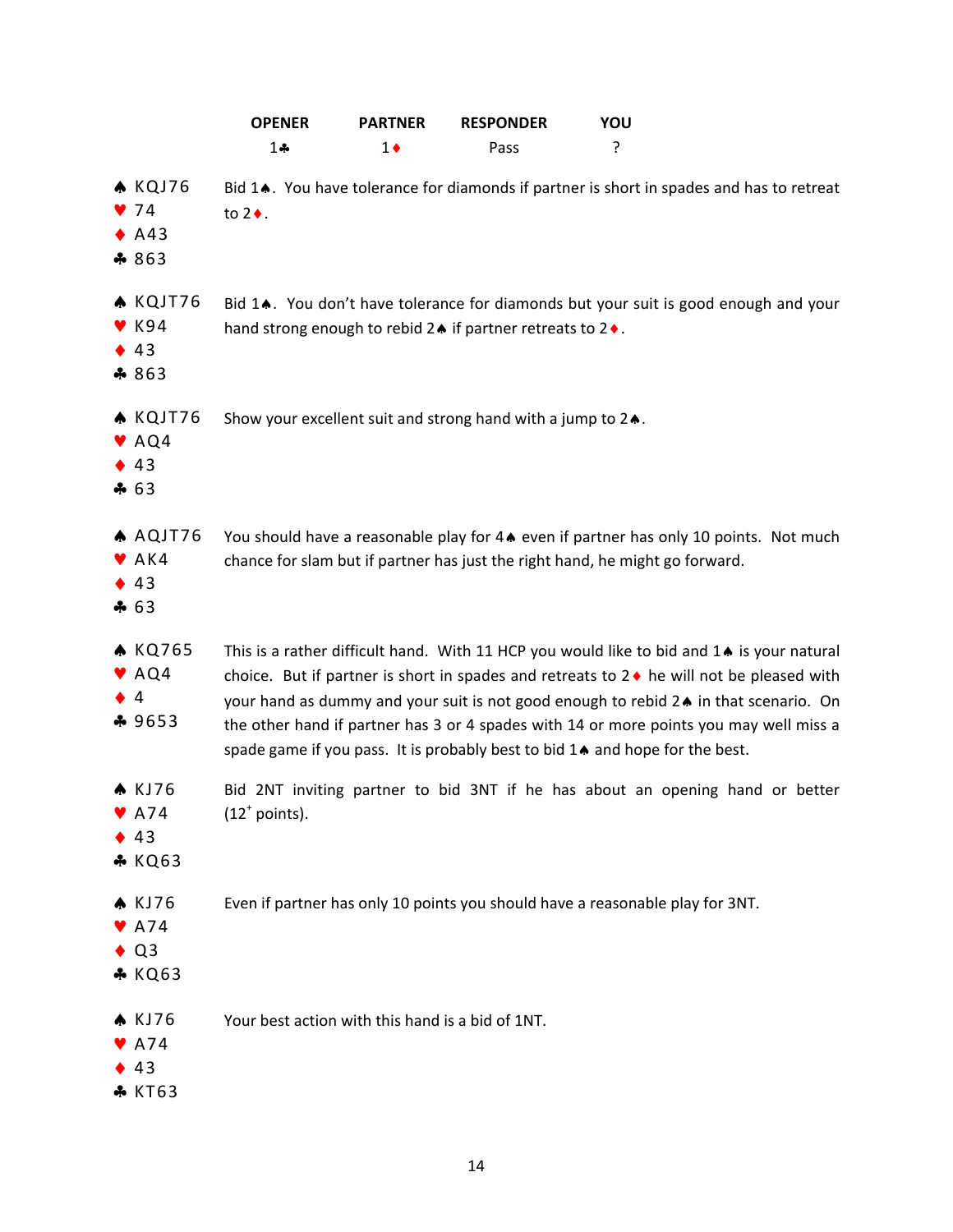Now let's look at some hands when partner's overcall is in a Major.

|                                                                       | <b>OPENER</b>                             | <b>PARTNER</b>                                                                                                                                                                                                                                                                                                                 | <b>RESPONDER</b>                                                                  | YOU |                                                                                              |  |
|-----------------------------------------------------------------------|-------------------------------------------|--------------------------------------------------------------------------------------------------------------------------------------------------------------------------------------------------------------------------------------------------------------------------------------------------------------------------------|-----------------------------------------------------------------------------------|-----|----------------------------------------------------------------------------------------------|--|
|                                                                       | $1 -$                                     | $1 \spadesuit$                                                                                                                                                                                                                                                                                                                 | Pass                                                                              | ?   |                                                                                              |  |
| <b>A</b> KJ76<br>$\blacktriangleright$ A74<br>43<br><b>&amp; QT63</b> |                                           | This hand may look like a limit raise and worth a simple cuebid. But the $*Q$ is probably<br>significantly overvalued so it is likely better to treat this hand as worth 9 - 10 points and<br>make a jump cuebid of 3. instead.                                                                                                |                                                                                   |     |                                                                                              |  |
| <b>A</b> K976<br>$\blacktriangleright$ A74<br>$\bullet$ KT63<br>$-63$ |                                           | At first glance this hand looks a lot like the previous one. They both have the same<br>shape and 10 HCP. But in light of the auction they are quite different. The $*Q$ in the<br>previous hand is highly overvalued while the ♦ K in this hand is much more significant.<br>You can show this hand with a simple cuebid of 2 |                                                                                   |     |                                                                                              |  |
| $A$ QJ6<br>$\blacktriangleright$ A764<br>$\bullet$ KT63<br>463        |                                           |                                                                                                                                                                                                                                                                                                                                | The lack of a 4th spade does not prevent you from making a simple cuebid of $2$ . |     |                                                                                              |  |
| <b>A</b> KJ76<br>$\blacktriangledown$ AQ84<br>$\bullet$ KQ5<br>463    | reach so settle for the Golden Game of 4. |                                                                                                                                                                                                                                                                                                                                |                                                                                   |     | With 16 points as dummy, partner should be able to make 4 Slam is probably out of            |  |
| $\spadesuit$ 62<br>$\triangledown$ T94<br>$*$ AKQ752<br>$-63$         |                                           |                                                                                                                                                                                                                                                                                                                                | Show your good suit and strength with a bid of $2 \triangleleft$ .                |     |                                                                                              |  |
| ▲ 86<br>$\blacktriangledown$ K94<br>$*$ AKQ752<br>463                 | stopper and can bid 3NT.                  |                                                                                                                                                                                                                                                                                                                                |                                                                                   |     | This hand is strong enough for a jump shift to $3 \cdot$ . You are hoping partner has a club |  |

# **ADVANCING AFTER A 2-LEVEL SUIT OVERCALL**

In many ways your advances after a 2-level overcall are similar to those after a 1-level overcall but there are a few differences. Your willingness to bid is increased because partner has promised a couple of more points than if he had overcalled at the 1 level. On the other hand your competitive nature is tempered by the fact that you will have to bid at the 2 level or higher.

By now you should know that your first steps are to answer GFMS?/GFms?, revalue your hand and answer G?.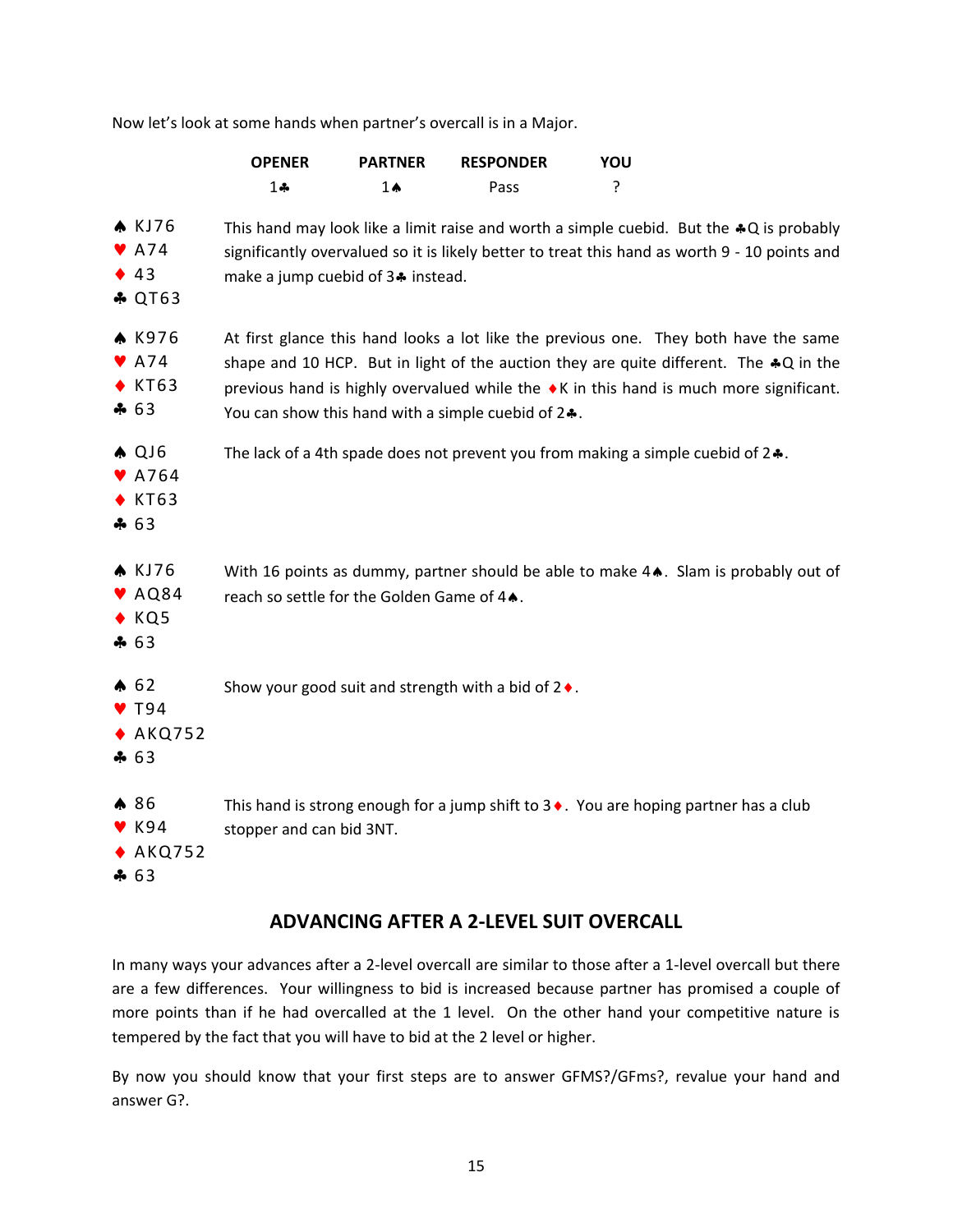#### **Advancer Answers GFMS? and GFms?**

As always partner has promised at least a 5-card suit but since his overcall was at the 2 level, he might very well have a 6th card. While his 1-level overcall is most often in a Major, his 2-level overcall is usually a minor. The only exception is his  $2 \cdot b$  bid after a 14 opening bid. Also when he has overcalled in a minor the opening bid was a Major unless he overcalled  $2\cdot a$  after a  $1\cdot a$  opening bid. These observations are also not something to be memorized – they will be obvious from the auctions when they occur. They are made here simply to help you keep the remainder of this discussion in perspective.

In the rare case of partner's  $2\vee$  bid you will know GFMS? = Y in hearts if you have at least 3-card support. When partner's overcall was in a minor, you will assume GFMS? = N unless you have at least a 5-card Major – and then GFMS? = M. Any time you have 3-card support for partner's minor you know GFms? = Y in his suit.

#### **Advancer Revalues Her Hand**

Advancer follows the usual protocol for revaluing her hand dependent on the existence of a Golden Fit and her expectation of being dummy or declarer.

#### **Advancer Answers G?**

We know that when partner has overcalled at the 2 level he suggests the strength of an opening bid, but we will cut him a little slack and give him a minimum of 12 points. Again, as opposed to an opening bid upper limit of 21 points, he is limited to 17 points. So we can readily derive the following table for our answer to G?:

| <b>POINTS</b> | G?    |
|---------------|-------|
| $13^{+}$      | γ     |
| 11 - 12       | $M^S$ |
| 10            | M'    |
| 8 - 9         | $M^W$ |
| ი - 7         | N     |

Notice that we keep 2-point intervals for the weak and strong M ranges – leaving just the 1-point value for the mild M range. Rather than devote a lot of effort discussing what should be done with this specific range, it is easier to either upgrade this hand to the M<sup>S</sup> category or downgrade it to the M<sup>W</sup> category based on the quality of the hand.

Again, this is not a list to be memorized. Just work it out when needed. What you do need to memorize is that partner has shown 12 - 17 points with his 2-level overcall. The rest will fall into place.

#### **Advancer's Call when G? = N**

About the only action you will consider taking when you have decided G? = N is a raise of partner's suit.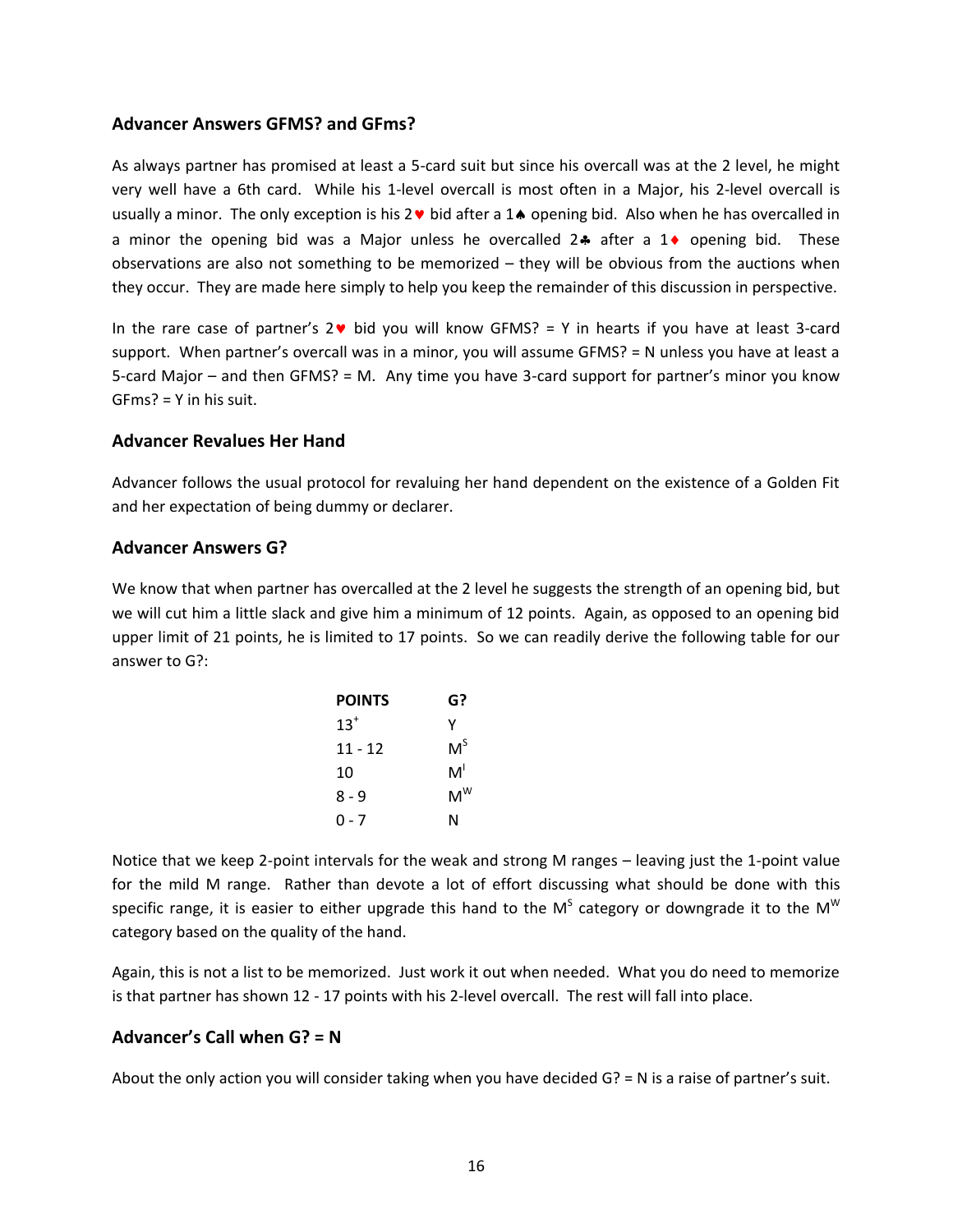Suppose an auction started

| <b>OPENER</b> | <b>PARTNER</b> | <b>RESPONDER</b> | YOU |
|---------------|----------------|------------------|-----|
| 1Ѧ            | 7 <sub>9</sub> | 2▲               |     |

The opponents obviously have a spade fit but you have at least a 9-card heart fit. Follow the Law on both points and bid  $3\vee$ . This is simply a competitive bid. Admittedly you would make the same bid with a little stronger hand where you wanted to make a weak invitational bid – so partner will not know your intentions. There are methods to distinguish between the two hand types but they are beyond the scope of this book.  $\spadesuit$  43  $\blacktriangledown$  K975 ◆ 85 **A** Q9653

Consider this auction:

| <b>OPENER</b> | <b>PARTNER</b> | <b>RESPONDER</b> | YOU |
|---------------|----------------|------------------|-----|
| <b>1 A</b>    | $2 -$          | Pass             |     |

|               | $\spadesuit$ 43     | Your hand is probably useless to partner in a club contract but his hand should be quite          |
|---------------|---------------------|---------------------------------------------------------------------------------------------------|
|               | 975                 | helpful to you in a diamond contract. Bid 2 $\bullet$ . This is one of those rare hands where you |
|               | $\triangle$ KJT9853 | bid your own suit even without any game interest. Partner should realize that you do              |
| $\clubsuit$ 3 |                     | not have support for his suit. You cannot have club support and be trying for a better            |

score since diamonds and clubs score equally.

## **Advancer's Call when G? = M<sup>W</sup>**

When your hand is this weak you would like to bid something but your options are very limited since you will be bidding at the 2 level or higher. In order of priority:

1. Raise partner's Major Suit (hearts)

By all means raise your partner if you have 4-card or longer support so that you satisfy the Law. With 5-card support consider a preemptive jump to game.

- 2. Bid a decent 5-card or longer Major of your own at the 2 level This will be an option only if partner overcalled in a minor. So you need to have either a tolerance for his suit if he does not like yours and retreats to 3 of his suit or a very good suit that you can rebid at the 3 level.
- 3. Raise partner's minor suit

This is a bid of last resort. Use the Law to decide on the level of your bid. The opponents may not have yet found a Golden Fit in a Major Suit. Try to keep them from finding it if they have one. Even if they have found one, make them guess what to do next.

4. Pass

Sometimes you just can't take any of the previous actions and have to pass.

Here are a few examples.

| <b>OPENER</b> | <b>PARTNER</b> | <b>RESPONDER</b> | YOU |
|---------------|----------------|------------------|-----|
| <b>1 A</b>    | 2₩             | Pass             |     |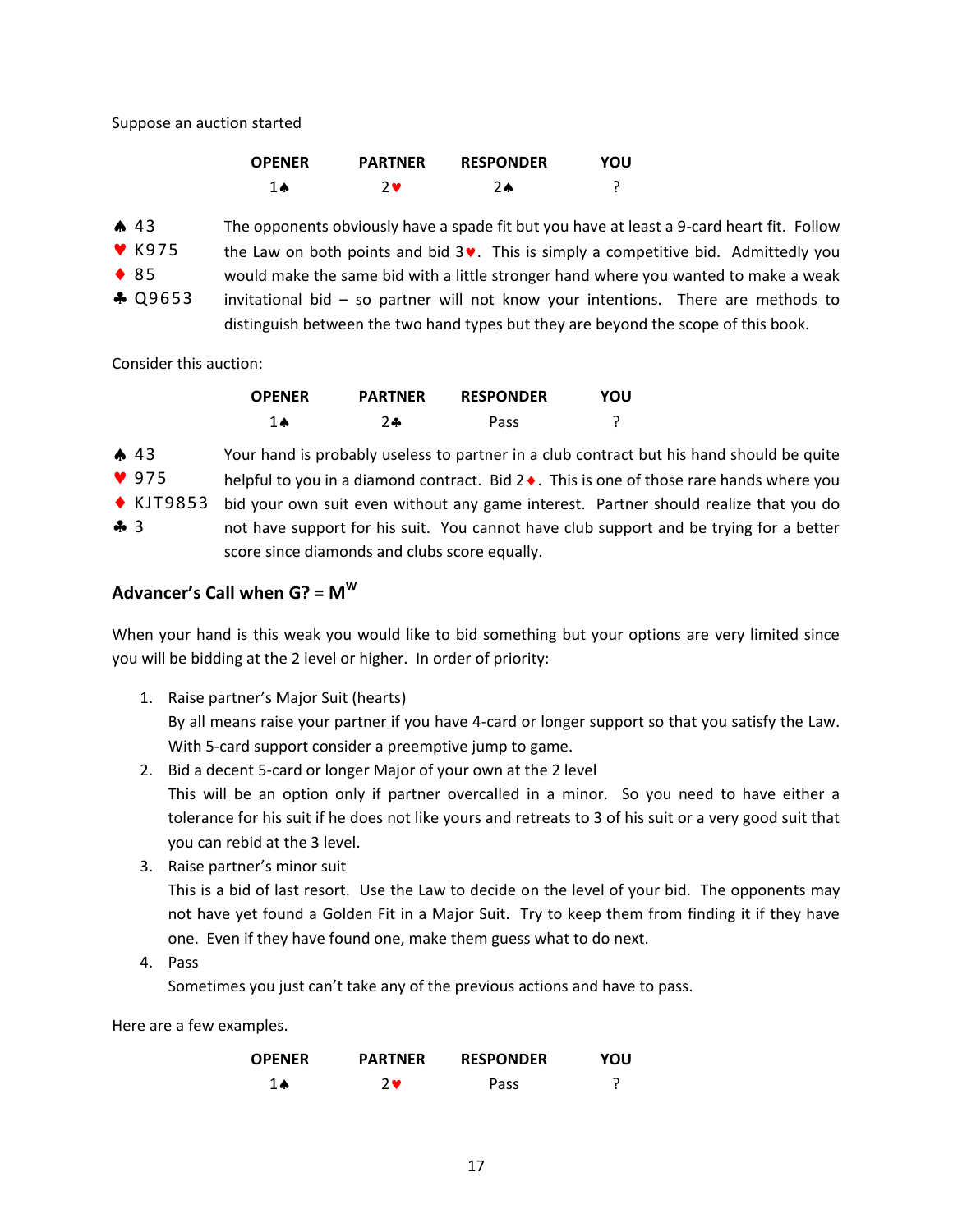| $\spadesuit$ 976<br>$\bullet$ QJ3<br><b>◆ 943</b><br><b>*</b> KQ96  | Don't violate the Law if you don't have to. Pass for now. If responder had bid 2. you<br>would bid $3\vee$ following the second point of the Law. If opener rebids his spades and his<br>bid gets passed around to you, a $3\blacktriangledown$ bid would not be unreasonable - although you hate<br>your flat hand.                                                                                                                                                                                         |                |                  |     |  |
|---------------------------------------------------------------------|--------------------------------------------------------------------------------------------------------------------------------------------------------------------------------------------------------------------------------------------------------------------------------------------------------------------------------------------------------------------------------------------------------------------------------------------------------------------------------------------------------------|----------------|------------------|-----|--|
| $\clubsuit$ 9<br>$\triangledown$ QJ83<br>◆ 9743<br>* K964           | You have at least a 9-card heart fit. Follow the Law and raise to $3\vee$ .                                                                                                                                                                                                                                                                                                                                                                                                                                  |                |                  |     |  |
|                                                                     | <b>OPENER</b>                                                                                                                                                                                                                                                                                                                                                                                                                                                                                                | <b>PARTNER</b> | <b>RESPONDER</b> | YOU |  |
|                                                                     | $1 \spadesuit$                                                                                                                                                                                                                                                                                                                                                                                                                                                                                               | $2 -$          | Pass             | ç   |  |
| $\spadesuit$ 96<br>$\blacktriangledown$ KQJ93<br>◆ $943$<br>$-0.96$ | Try for a better score and bid $2\mathbf{v}$ . You don't have a problem if partner is very short in<br>hearts and retreats to 3                                                                                                                                                                                                                                                                                                                                                                              |                |                  |     |  |
| A96<br>AQJT93<br>◆ 9743<br>466                                      | Again try for a better score with a $2 \cdot b$ bid. If partner retreats to $3 \cdot b$ your suit is good<br>enough to bid 3 v at your next turn.                                                                                                                                                                                                                                                                                                                                                            |                |                  |     |  |
| $\clubsuit$ 9<br>$\triangledown$ QJ83<br>◆ 9743<br>$&$ K964         | Give opener a problem by raising partner to $3 - 1$ . You would make this same bid if your<br>Major Suits were reversed and your hand might be a little weaker for this same bid.<br>Responder passed but could have 4 or 5 points - maybe a little more with just nothing<br>to bid over partner's 2.4 bid. Your partner might be on a minimum for his overcall or<br>have 17 points. How is opener supposed to know for sure who has what? He will have to guess at the 3<br>level and he may guess wrong. |                |                  |     |  |

**Advancer's Call when G? = M<sup>S</sup>**

When your hand is this strong (or stronger) you have every expectation that the hand belongs to your side. So your bidding should be more offensive than defensive oriented. As a result there are only three bids you should consider here:

- A jump bid in a new suit (a jump shift)
- $\bullet$  2NT
- A cuebid

From a practical viewpoint a jump shift will almost always be to 3 of a Major. The only exception would be a jump to 3  $\bullet$  after partner made a 2.4 overcall following an opening bid of 1 $\bullet$  or 1.4. Advancer would not want to jump shift into 4 of a minor.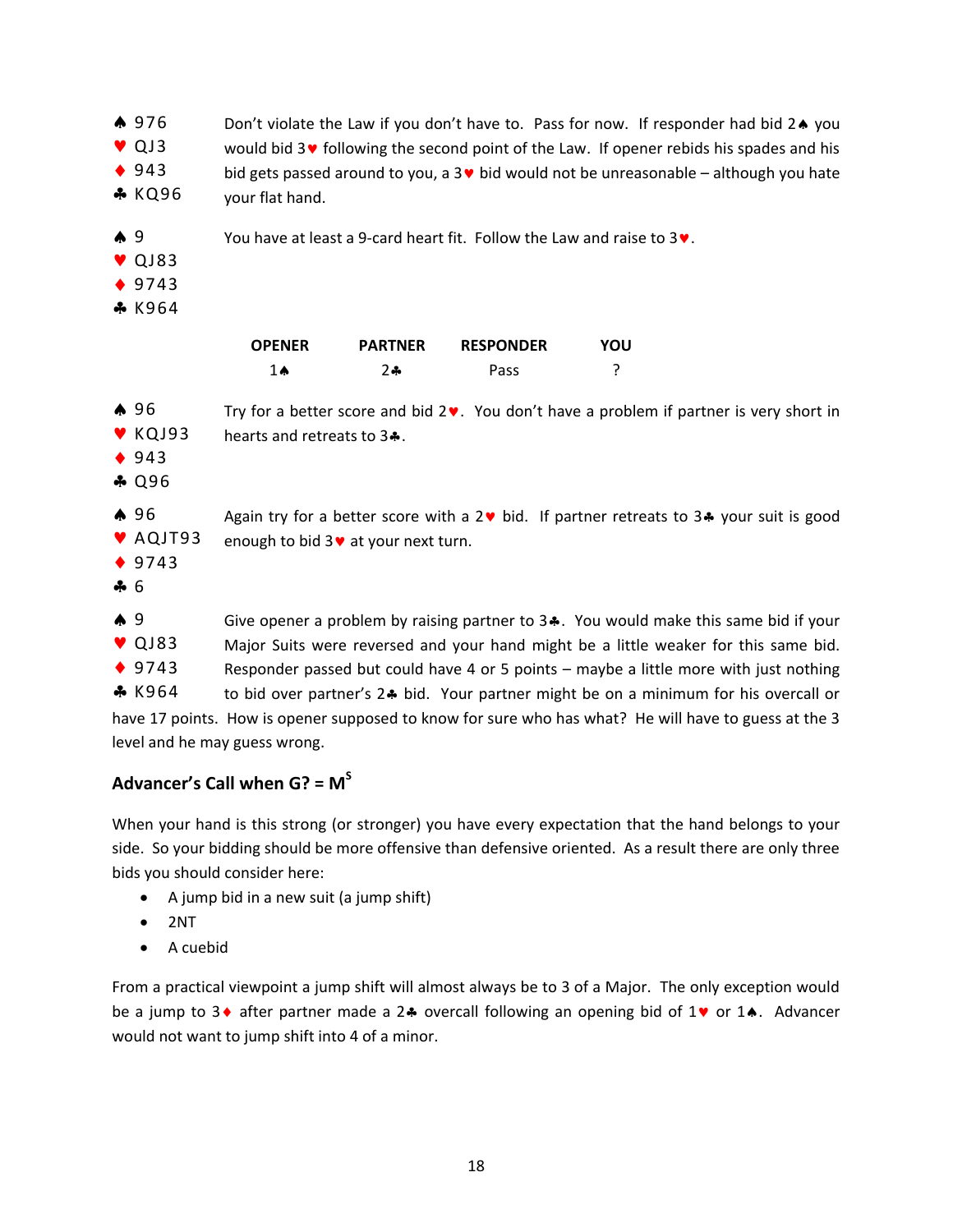The 2NT bid shows a balanced hand with at least one stopper in the opponents' suit and enough points for game if partner has a couple of points above the minimum required for his overcall. If partner's overcall was  $2 \cdot \cdot$  the bid denies heart support.

As usual the cuebid just asks opener to further describe his hand.

Note that a jump cuebid is not included as an option after partner has made a 2-level overcall. It would always be at the 3 level in a suit that was higher ranking than partner's – therefore forcing to the 4 level.

## **Advancer's Call when G? = Y**

Your choices here are no different from those when partner made a 1-level overcall. You have to either bid game or make a forcing bid. Again your choices are limited to:

- Jump to game in a Major Suit
- Bid 3NT
- Make a cuebid

When partner's overcall was at the 1 level, you needed 15 points to reach the partnership level of 25 for a Golden Game. Now that partner has overcalled at the 2 level you can get by with 13. So the jump to game in a Major can be made with 13 to about 16 or 17 points. With a stronger hand start with a cuebid.

The 3NT bid promises a stopper in the opponents' suit and denies 3-card support for partner if his overcall was  $2\blacktriangledown$ .

## **Summary of Advancer's Offensive Bids**

Here is a summary of all of advancer's offensive bids. Those made when G? =  $M^S$  or Y.

- **Jump in a new suit good 5-card or longer (6 preferred) suit made when G? =**  $M^S$
- 2NT or 3NT balanced hand with stoppers in the opponents' suit(s),  $G$ ? = M<sup>S</sup> or Y
- $\bullet$  Jump to game in a Major Suit G? = Y, Slam? = N, support for partner's suit or self-sufficient suit of your own
- Cuebid general purpose strength-showing bid asking overcaller to further describe his hand, the only forcing bid available

Let's look at some examples of these bids. Suppose the auction starts:

| <b>OPENER</b> | <b>PARTNER</b> | <b>RESPONDER</b> | YOU |
|---------------|----------------|------------------|-----|
| <b>1 A</b>    | 2₩             | Pass             |     |



Change the  $*Q$  to the  $*A$  and you are strong enough for game – so just bid 4 $\bullet$ .